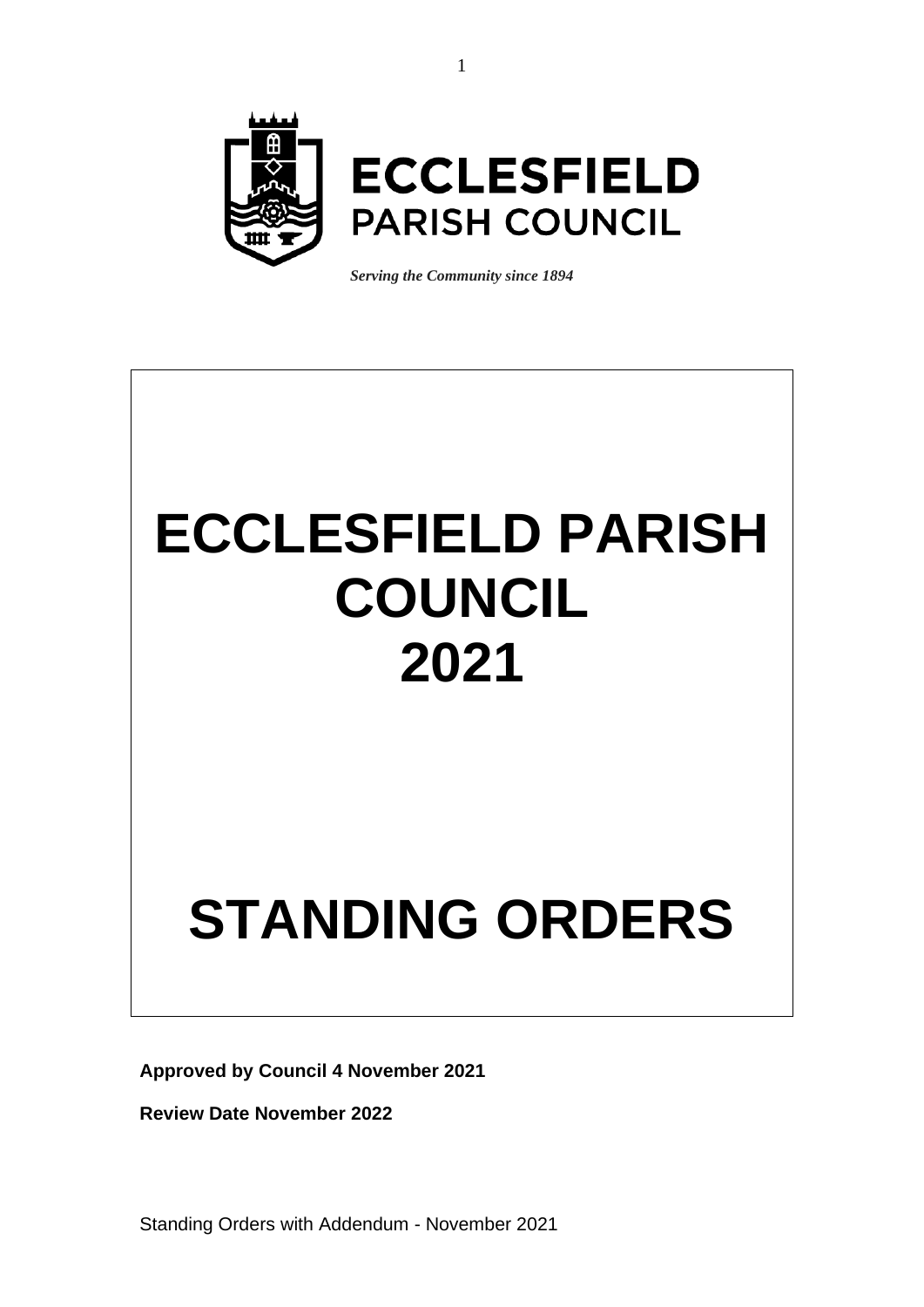| 1. |                                                            |  |
|----|------------------------------------------------------------|--|
| 2. |                                                            |  |
| 3. |                                                            |  |
| 4. |                                                            |  |
| 5. |                                                            |  |
| 6. | <b>EXTRAORDINARY MEETINGS OF THE COUNCIL,</b>              |  |
| 7. |                                                            |  |
| 8. |                                                            |  |
| 9. | <b>MOTIONS FOR A MEETING THAT REQUIRE WRITTEN NOTICE</b>   |  |
|    | 10. MOTIONS AT A MEETING THAT DO NOT REQUIRE WRITTEN       |  |
|    |                                                            |  |
|    |                                                            |  |
|    |                                                            |  |
|    |                                                            |  |
|    |                                                            |  |
|    |                                                            |  |
|    | 17. ACCOUNTS AND ACCOUNTING STATEMENTS 19                  |  |
|    |                                                            |  |
|    |                                                            |  |
|    |                                                            |  |
|    | 21. RESPONSIBILITIES UNDER DATA PROTECTION LEGISLATION  22 |  |
|    |                                                            |  |
|    |                                                            |  |
|    | 24. COMMUNICATING WITH DISTRICT AND COUNTY OR UNITARY      |  |
|    |                                                            |  |
|    |                                                            |  |
|    | 27. REMOTE MEETINGS - STANDING ORDERS ADDENDUM25           |  |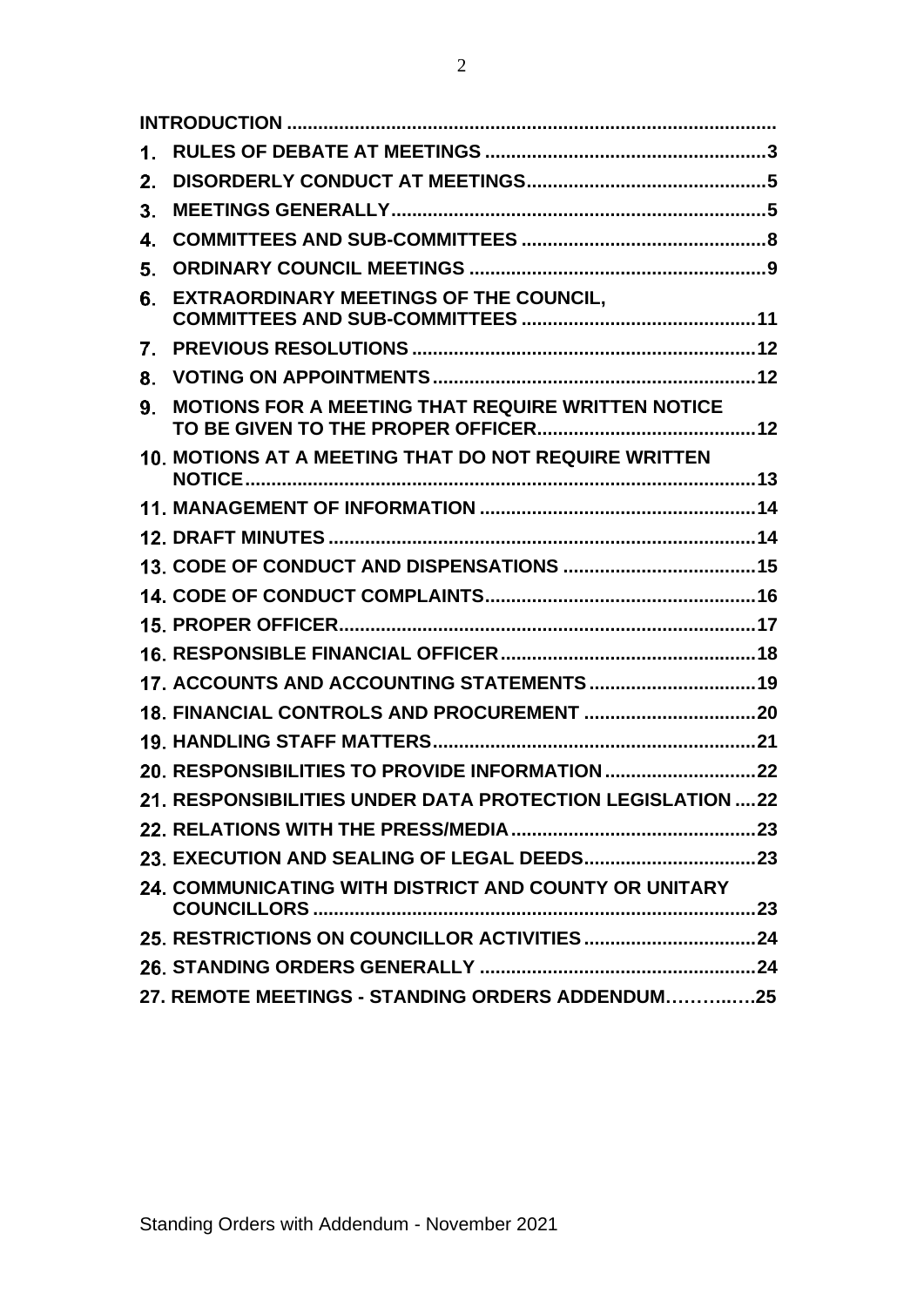#### <span id="page-2-0"></span>**Rules of Debate at Meetings**  $1<sub>1</sub>$

- a Motions on the agenda shall be considered in the order that they appear unless the order is changed at the discretion of the chairman of the meeting.
- b A motion (including an amendment) shall not be progressed unless it has been moved and seconded.
- c A motion on the agenda that is not moved by its proposer may be treated by the chairman of the meeting as withdrawn.
- d If a motion (including an amendment) has been seconded, it may be withdrawn by the proposer only with the consent of the seconder and the meeting.
- e An amendment is a proposal to remove or add words to a motion. It shall not negate the motion.
- f If an amendment to the original motion is carried, the original motion (as amended) becomes the substantive motion upon which further amendment(s) may be moved.
- g An amendment shall not be considered unless early verbal notice of it is given at the meeting and, if requested by the chairman of the meeting, is expressed in writing to the chairman.
- h A councillor may move an amendment to his own motion if agreed by the meeting. If a motion has already been seconded, the amendment shall be with the consent of the seconder and the meeting.
- i If there is more than one amendment to an original or substantive motion, the amendments shall be moved in the order directed by the chairman of the meeting.
- j Subject to standing order 1(k), only one amendment shall be moved and debated at a time, the order of which shall be directed by the chairman of the meeting.
- k One or more amendments may be discussed together if the chairman of the meeting considers this expedient but each amendment shall be voted upon separately.
- l A councillor may not move more than one amendment to an original or substantive motion.
- m The mover of an amendment has no right of reply at the end of debate on it.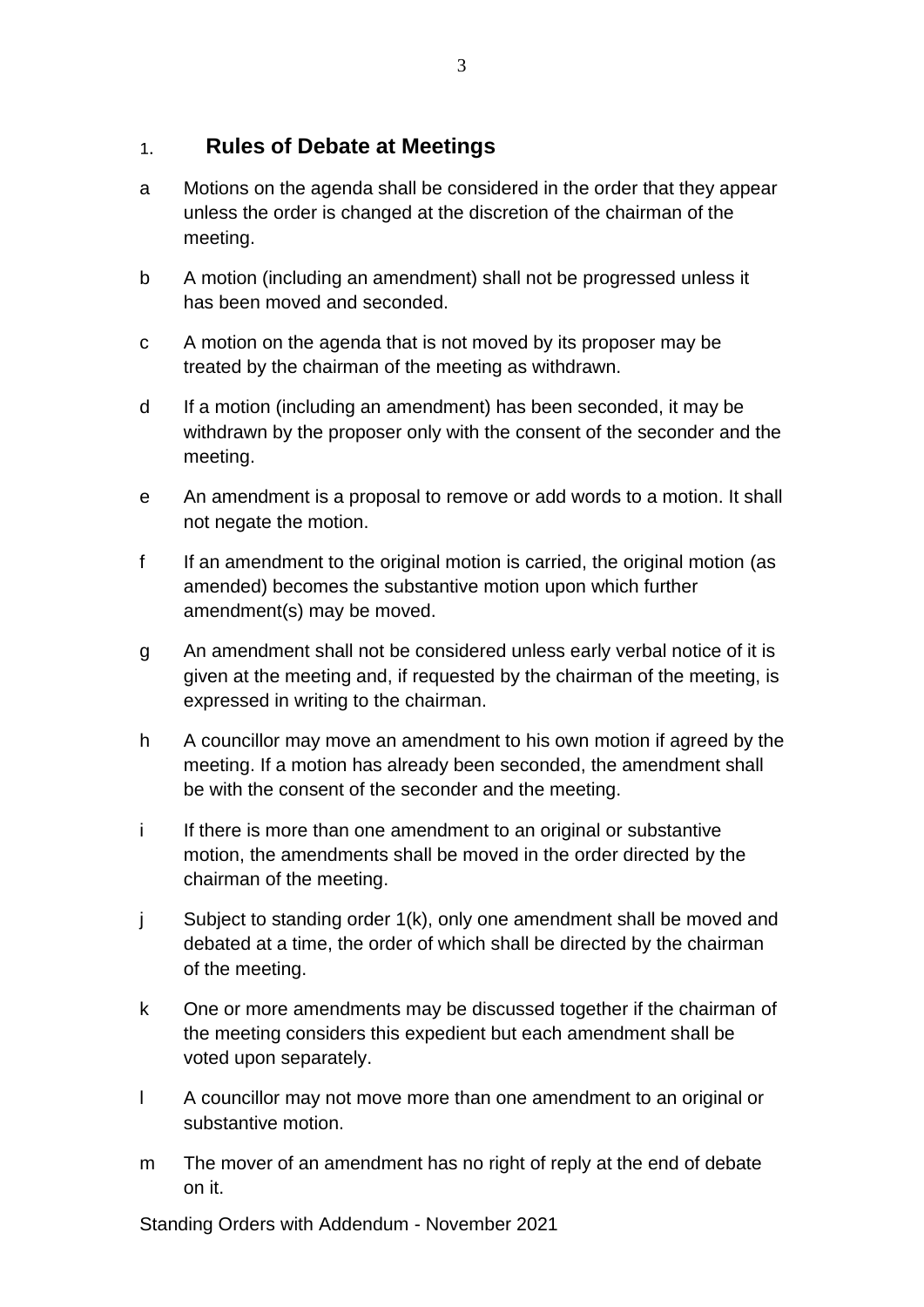- n Where a series of amendments to an original motion are carried, the mover of the original motion shall have a right of reply either at the end of debate on the first amendment or at the very end of debate on the final substantive motion immediately before it is put to the vote.
- o Unless permitted by the chairman of the meeting, a councillor may speak once in the debate on a motion except:
	- i. to speak on an amendment moved by another councillor;
	- ii. to move or speak on another amendment if the motion has been amended since he last spoke;
	- iii. to make a point of order;
	- iv. to give a personal explanation; or
	- v. to exercise a right of reply.
- p During the debate on a motion, a councillor may interrupt only on a point of order or a personal explanation and the councillor who was interrupted shall stop speaking. A councillor raising a point of order shall identify the standing order which he considers has been breached or specify the other irregularity in the proceedings of the meeting he is concerned by.
- q A point of order shall be decided by the chairman of the meeting and his decision shall be final.
- r When a motion is under debate, no other motion shall be moved except:
	- i. to amend the motion;
	- ii. to proceed to the next business;
	- iii. to adjourn the debate;
	- iv. to put the motion to a vote;
	- v. to ask a person to be no longer heard or to leave the meeting;
	- vi. to refer a motion to a committee or sub-committee for consideration;
	- vii. to exclude the public and press;
	- viii. to adjourn the meeting; or
	- ix. to suspend particular standing order(s) excepting those which reflect mandatory statutory or legal requirements.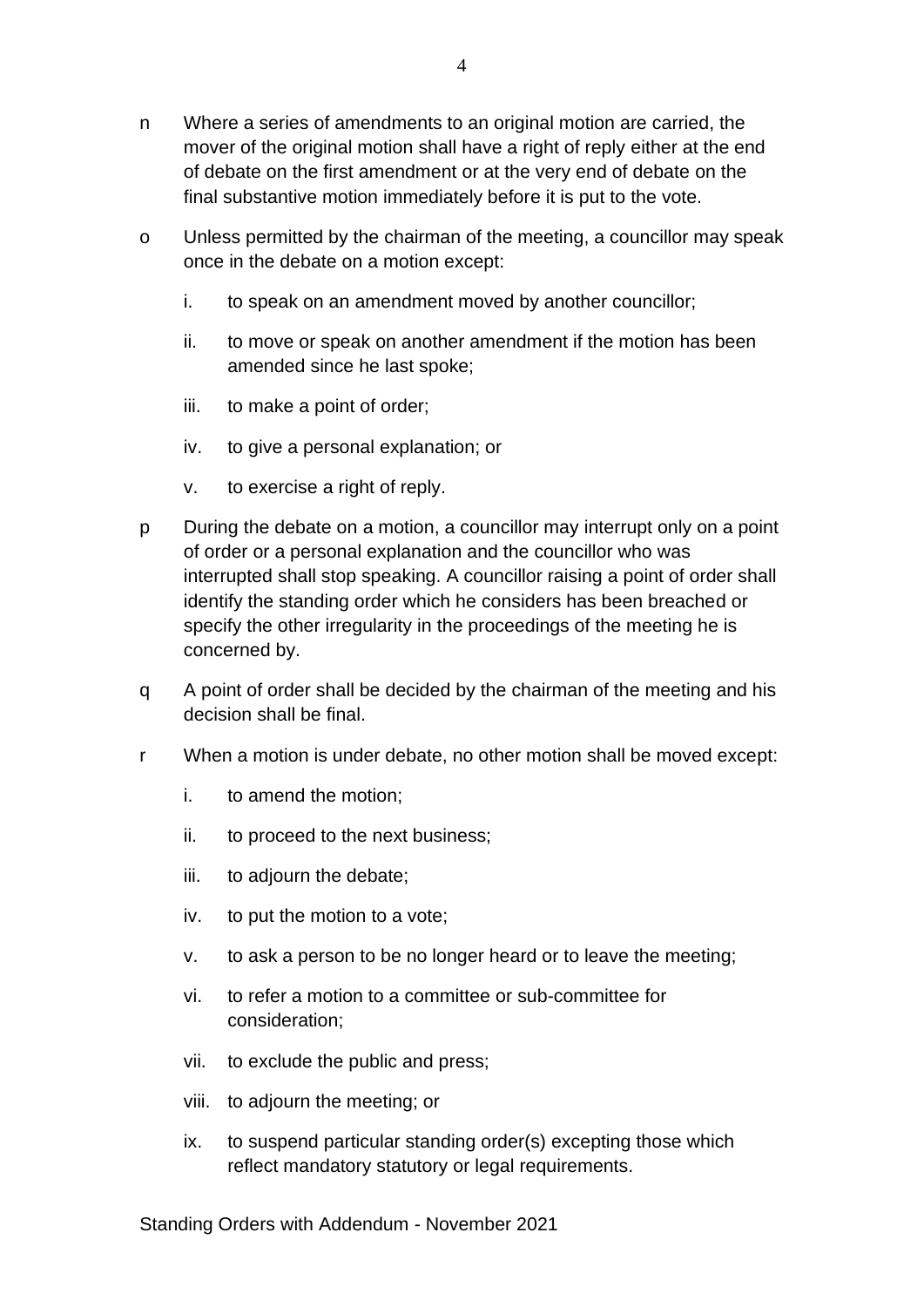- s Before an original or substantive motion is put to the vote, the chairman of the meeting shall be satisfied that the motion has been sufficiently debated and that the mover of the motion under debate has exercised or waived his right of reply.
- t Excluding motions moved under standing order 1(r), the contributions or speeches by a councillor shall relate only to the motion under discussion and shall not exceed 3 minutes without the consent of the chairman of the meeting.

#### <span id="page-4-0"></span>**Disorderly Conduct at Meetings**  $2.$

- a No person shall obstruct the transaction of business at a meeting or behave offensively or improperly. If this standing order is ignored, the chairman of the meeting shall request such person(s) to moderate or improve their conduct.
- b If person(s) disregard the request of the chairman of the meeting to moderate or improve their conduct, any councillor or the chairman of the meeting may move that the person be no longer heard or be excluded from the meeting. The motion, if seconded, shall be put to the vote without discussion.
- c If a resolution made under standing order 2(b) is ignored, the chairman of the meeting may take further reasonable steps to restore order or to progress the meeting. This may include temporarily suspending or closing the meeting.

#### <span id="page-4-1"></span>**Meetings Generally**  $3<sub>1</sub>$

- a Meetings shall not take place in premises which at the time of the meeting are used for the supply of alcohol, unless no other premises are available free of charge or at a reasonable cost.
- b The minimum three clear days for notice of a meeting does not include the day on which notice was issued, the day of the meeting, a Sunday, a day of the Christmas break, a day of the Easter break or of a bank holiday or a day appointed for public thanksgiving or mourning.
- c The minimum three clear days' public notice for a meeting does not include the day on which the notice was issued or the day of the meeting unless the meeting is convened at shorter notice.
- d Meetings shall be open to the public unless their presence is prejudicial to the public interest by reason of the confidential nature of the business to be transacted or for other special reasons. The public's exclusion from part or all of a meeting shall be by a resolution which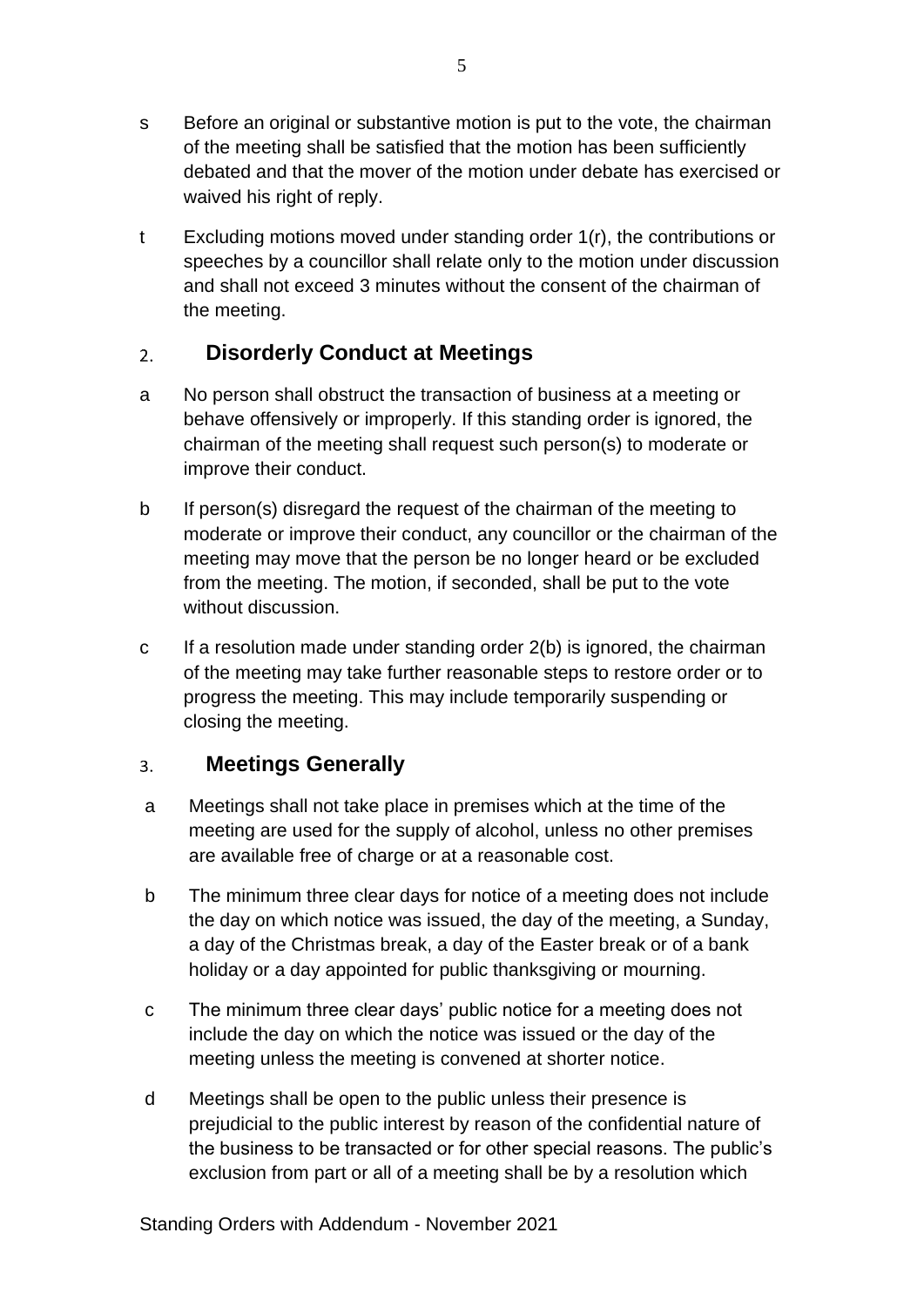shall give reasons for the public's exclusion.

- e Members of the public may make representations, answer questions and give evidence at a meeting which they are entitled to attend in respect of the business on the agenda.
- f The period of time designated for public participation at a meeting in accordance with standing order 3(e) shall not exceed 15 minutes unless directed by the chairman of the meeting.
- g Subject to standing order 3(f), a member of the public shall not speak for more than 3 minutes.
- h In accordance with standing order 3(e), a question shall not require a response at the meeting nor start a debate on the question. The chairman of the meeting may direct that a written or oral response be given.
- i A person shall raise his hand when requesting to speak and stand when speaking (except when a person has a disability or is likely to suffer discomfort). The chairman of the meeting may at any time permit a person to be seated when speaking.
- j A person who speaks at a meeting shall direct his comments to the chairman of the meeting.
- k Only one person is permitted to speak at a time. If more than one person wants to speak, the chairman of the meeting shall direct the order of speaking.
- l Subject to standing order 3(m), a person who attends a meeting is permitted to report on the meeting whilst the meeting is open to the public. To "report" means to film, photograph, make an audio recording of meeting proceedings, use any other means for enabling persons not present to see or hear the meeting as it takes place or later or to report or to provide oral or written commentary about the meeting so that the report or commentary is available as the meeting takes place or later to persons not present.
- m A person present at a meeting may not provide an oral report or oral commentary about a meeting as it takes place without permission.
- n The press shall be provided with reasonable facilities for the taking of their report of all or part of a meeting at which they are entitled to be present.
- o Subject to standing orders which indicate otherwise, anything authorised or required to be done by, to or before the Chairman of the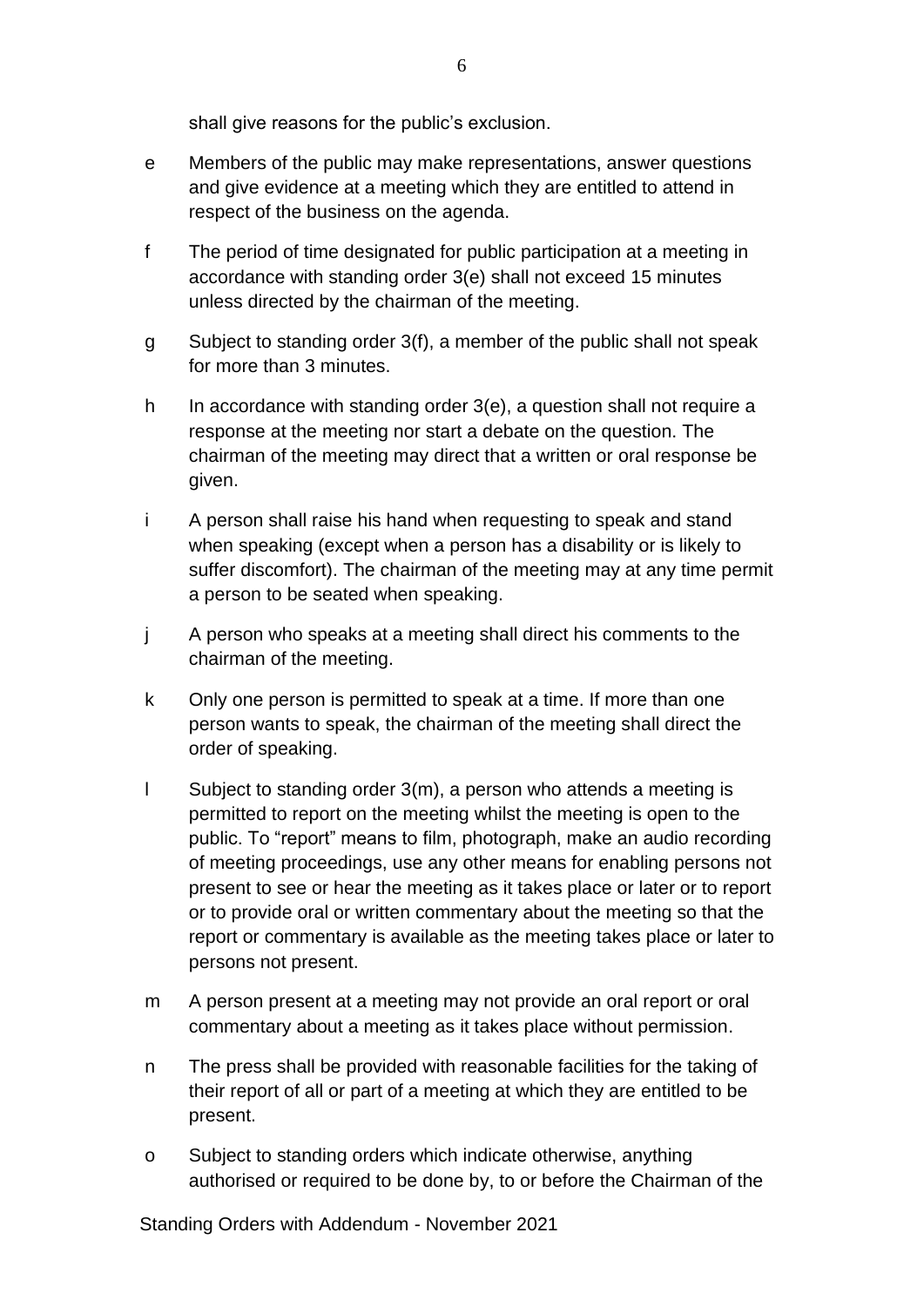Council may in his absence be done by, to or before the Vice-Chairman of the Council.

- p The Chairman of the Council, if present, shall preside at a meeting. If the Chairman is absent from a meeting, the Vice-Chairman of the Council if present, shall preside. If both the Chairman and the Vice-Chairman are absent from a meeting, a councillor as chosen by the councillors present at the meeting shall preside at the meeting.
- q Subject to a meeting being quorate, all questions at a meeting shall be decided by a majority of the councillors and non-councillors with voting rights present and voting.
- r The chairman of a meeting may give an original vote on any matter put to the vote, and in the case of an equality of votes may exercise his casting vote whether or not he gave an original vote**.**

*See standing orders 5(h) and (i) for the different rules that apply in the election of the Chairman of the Council at the annual meeting of the Council.*

- s Unless standing orders provide otherwise, voting on a question shall be by a show of hands. At the request of a councillor, the voting on any question shall be recorded so as to show whether each councillor present and voting gave his vote for or against that question**.** Such a request shall be made before moving on to the next item of business on the agenda.
- t The minutes of a meeting shall include an accurate record of the following:
	- i. the time and place of the meeting;
	- ii. the names of councillors who are present and the names of councillors who are absent;
	- iii. interests that have been declared by councillors and noncouncillors with voting rights;
	- iv. the grant of dispensations (if any) to councillors and noncouncillors with voting rights;
	- v. whether a councillor or non-councillor with voting rights left the meeting when matters that they held interests in were being considered;
	- vi. if there was a public participation session; and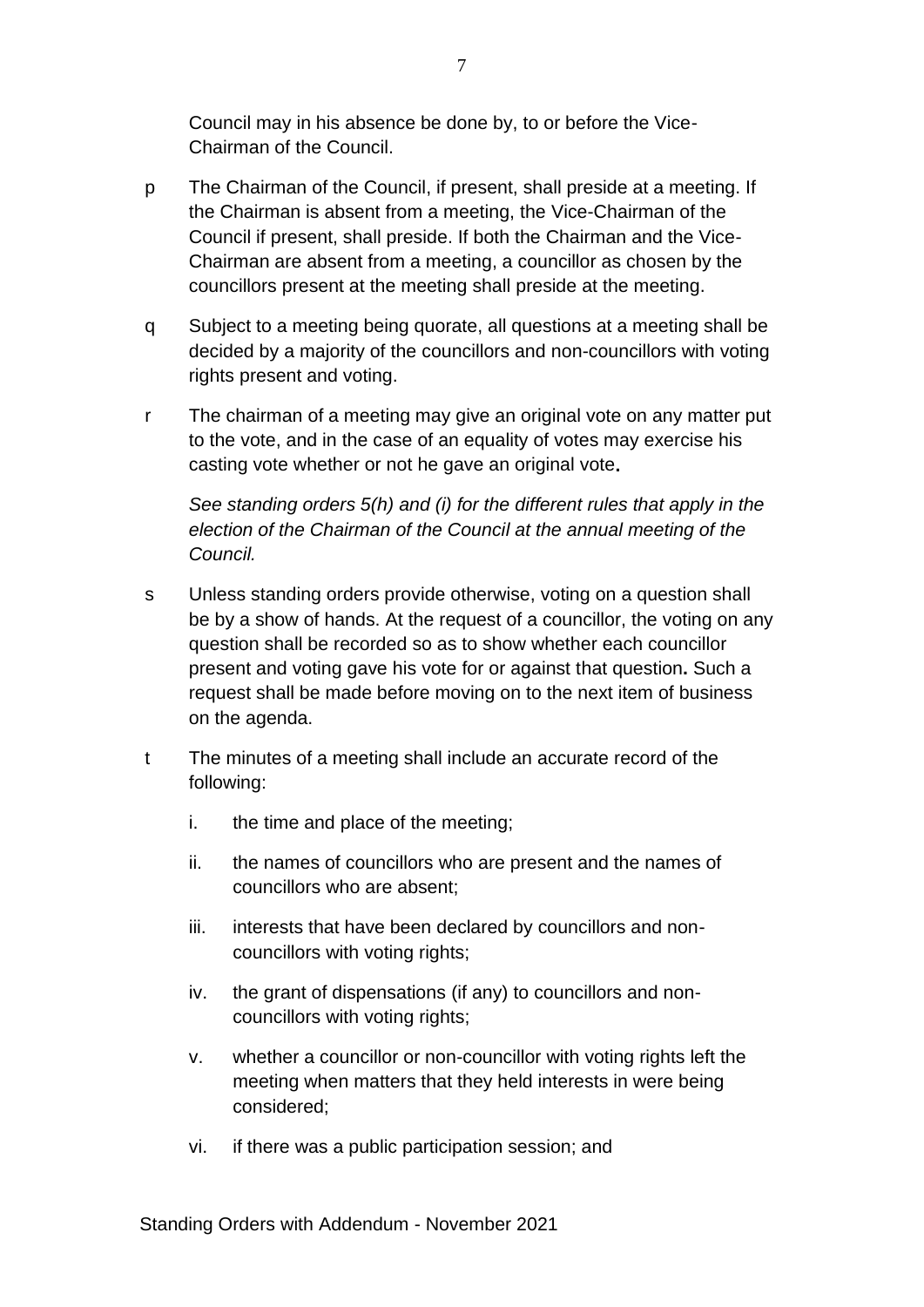- vii. the resolutions made.
- u A councillor or a non-councillor with voting rights who has a disclosable pecuniary interest or another interest as set out in the Council's code of conduct in a matter being considered at a meeting is subject to statutory limitations or restrictions under the code on his right to participate and vote on that matter.
- v No business may be transacted at a meeting unless at least one-third of the whole number of members of the Council are present and in no case shall the quorum of a meeting be less than three.

*See standing order 4d(viii) for the quorum of a committee or subcommittee meeting.* 

- w If a meeting is or becomes inquorate no business shall be transacted and the meeting shall be closed. The business on the agenda for the meeting shall be adjourned to another meeting.
- x A meeting shall not exceed a period of 2.5 hours.

#### <span id="page-7-0"></span>**Committees**  $\mathbf{A}$

- a Unless the Council determines otherwise, a committee may appoint a sub-committee whose terms of reference and members shall be determined by the committee.
- b The members of a committee may include non-councillors unless it is a committee which regulates and controls the finances of the Council.
- c Unless the Council determines otherwise, all the members of an advisory committee and a sub-committee of the advisory committee may be non-councillors.
- d The Council may appoint standing committees or other committees as may be necessary, and:
	- i. shall determine their terms of reference;
	- ii. shall determine the number and time of the ordinary meetings of a standing committee up until the date of the next annual meeting of the Council;
	- iii. shall permit a committee, other than in respect of the ordinary meetings of a committee, to determine the number and time of its meetings;
	- iv. shall, subject to standing orders 4(b) and (c), appoint and determine the terms of office of members of such a committee;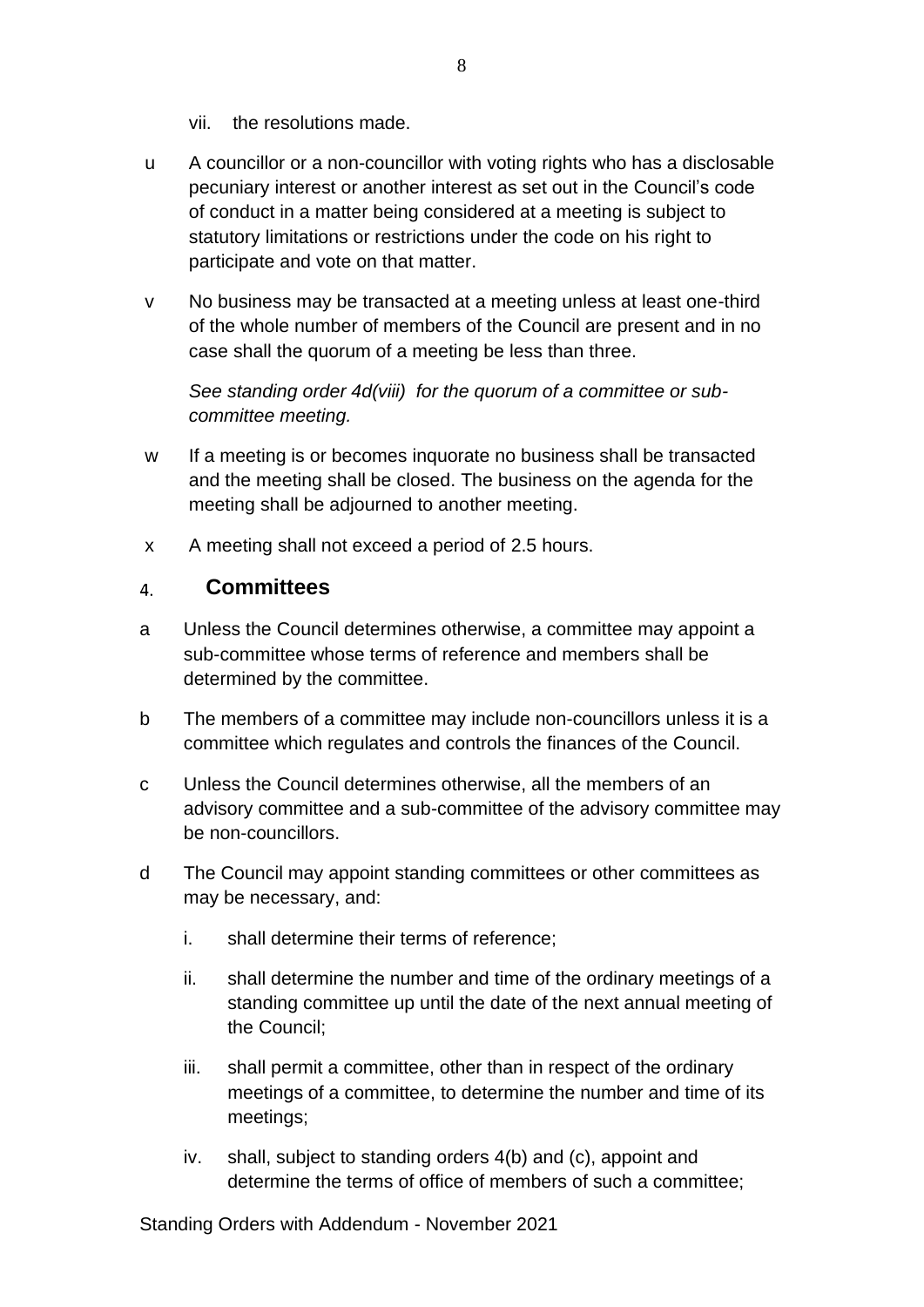- v. may, subject to standing orders 4(b) and (c), appoint and determine the terms of office of the substitute members to a committee whose role is to replace the ordinary members at a meeting of a committee if the ordinary members of the committee confirm to the Proper Officer before the meeting that they are unable to attend;
- vi. shall, after it has appointed the members of a standing committee, appoint the chairman of the standing committee;
- vii. shall permit a committee other than a standing committee, to appoint its own chairman at the first meeting of the committee;
- viii. shall determine the place, notice requirements and quorum for a meeting of a committee and a sub-committee which, in both cases, shall be no less than three;
- ix. shall determine if the public may participate at a meeting of a committee;
- x. shall determine if the public and press are permitted to attend the meetings of a sub-committee and also the advance public notice requirements, if any, required for the meetings of a sub-committee;
- xi. shall determine if the public may participate at a meeting of a subcommittee that they are permitted to attend; and
- xii. may dissolve a committee or a sub-committee.

#### <span id="page-8-0"></span>**Ordinary Council Meetings**  $5<sub>1</sub>$

- a In an election year, the annual meeting of the Council shall be held on or within 14 days following the day on which the councillors elected take office.
- b In a year which is not an election year, the annual meeting of the Council shall be held on such day in May as the Council decides.
- c If no other time is fixed, the annual meeting of the Council shall take place at 6pm.
- d In addition to the annual meeting of the Council, at least three other ordinary meetings shall be held in each year on such dates and times as the Council decides.
- e The first business conducted at the annual meeting of the Council shall be the election of the Chairman and Vice-Chairman of the Council.
- f The Chairman of the Council, unless he has resigned or becomes disqualified, shall continue in office and preside at the annual meeting until his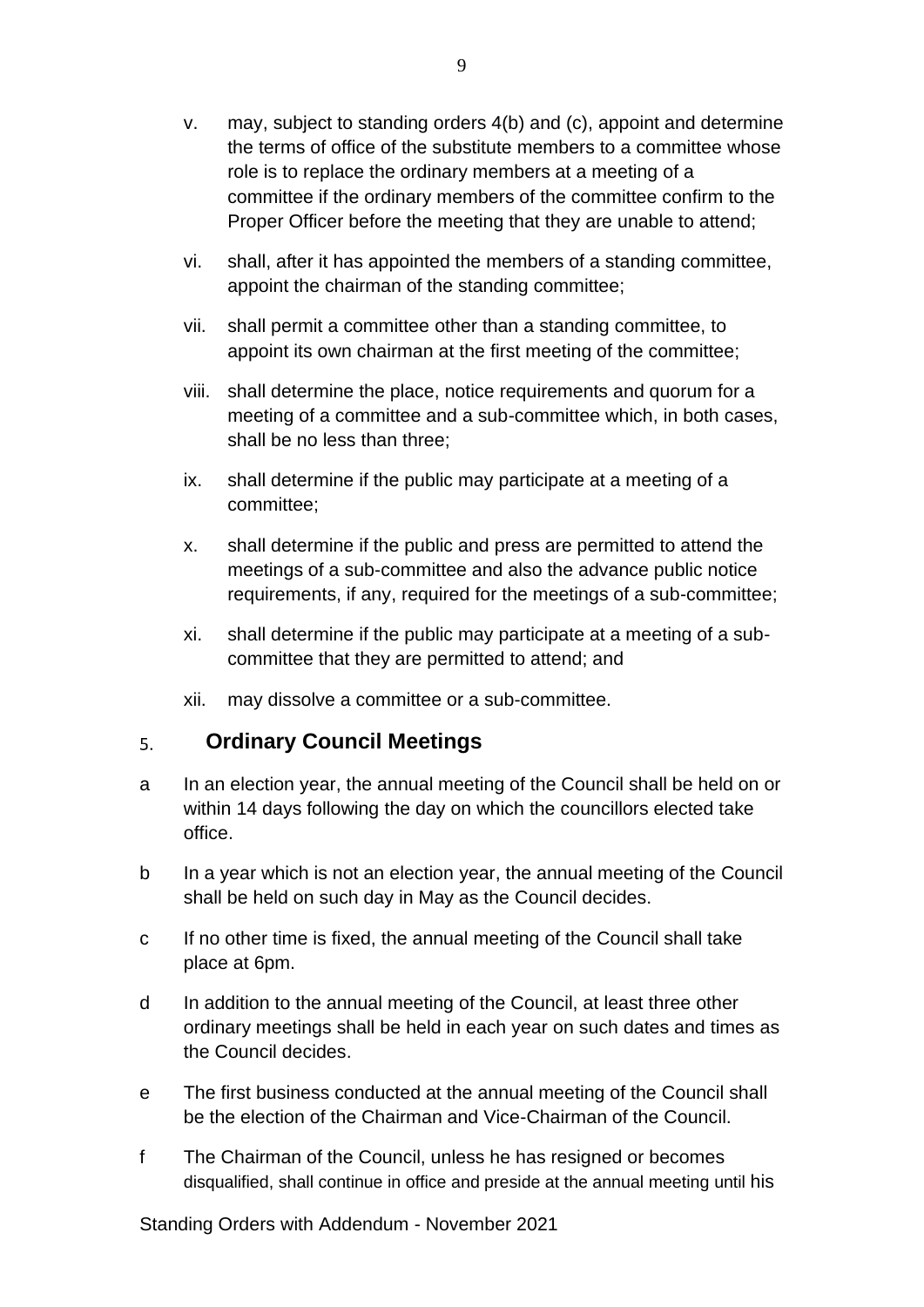successor is elected at the next annual meeting of the Council.

- g The Vice-Chairman of the Council, if there is one, unless he resigns or becomes disqualified, shall hold office until immediately after the election of the Chairman of the Council at the next annual meeting of the Council.
- h In an election year, if the current Chairman of the Council has not been re-elected as a member of the Council, he shall preside at the annual meeting until a successor Chairman of the Council has been elected. The current Chairman of the Council shall not have an original vote in respect of the election of the new Chairman of the Council but shall give a casting vote in the case of an equality of votes.
- i In an election year, if the current Chairman of the Council has been reelected as a member of the Council, he shall preside at the annual meeting until a new Chairman of the Council has been elected. He may exercise an original vote in respect of the election of the new Chairman of the Council and shall give a casting vote in the case of an equality of votes.
- j Following the election of the Chairman of the Council and Vice-Chairman of the Council at the annual meeting, the business shall include:
	- i. In an election year, delivery by the Chairman of the Council and councillors of their acceptance of office forms unless the Council resolves for this to be done at a later date. In a year which is not an election year, delivery by the Chairman of the Council of his acceptance of office form unless the Council resolves for this to be done at a later date;
	- ii. Confirmation of the accuracy of the minutes of the last meeting of the Council;
	- iii. Receipt of the minutes of the last meeting of a committee;
	- iv. Consideration of the recommendations made by a committee;
	- v. Review of delegation arrangements to committees, staff and other local authorities;
	- vi. Review of the terms of reference for committees;
	- vii. Appointment of members to existing committees;
	- viii. Appointment of any new committees in accordance with standing order 4;
	- ix. Review and adoption of appropriate standing orders and financial regulations;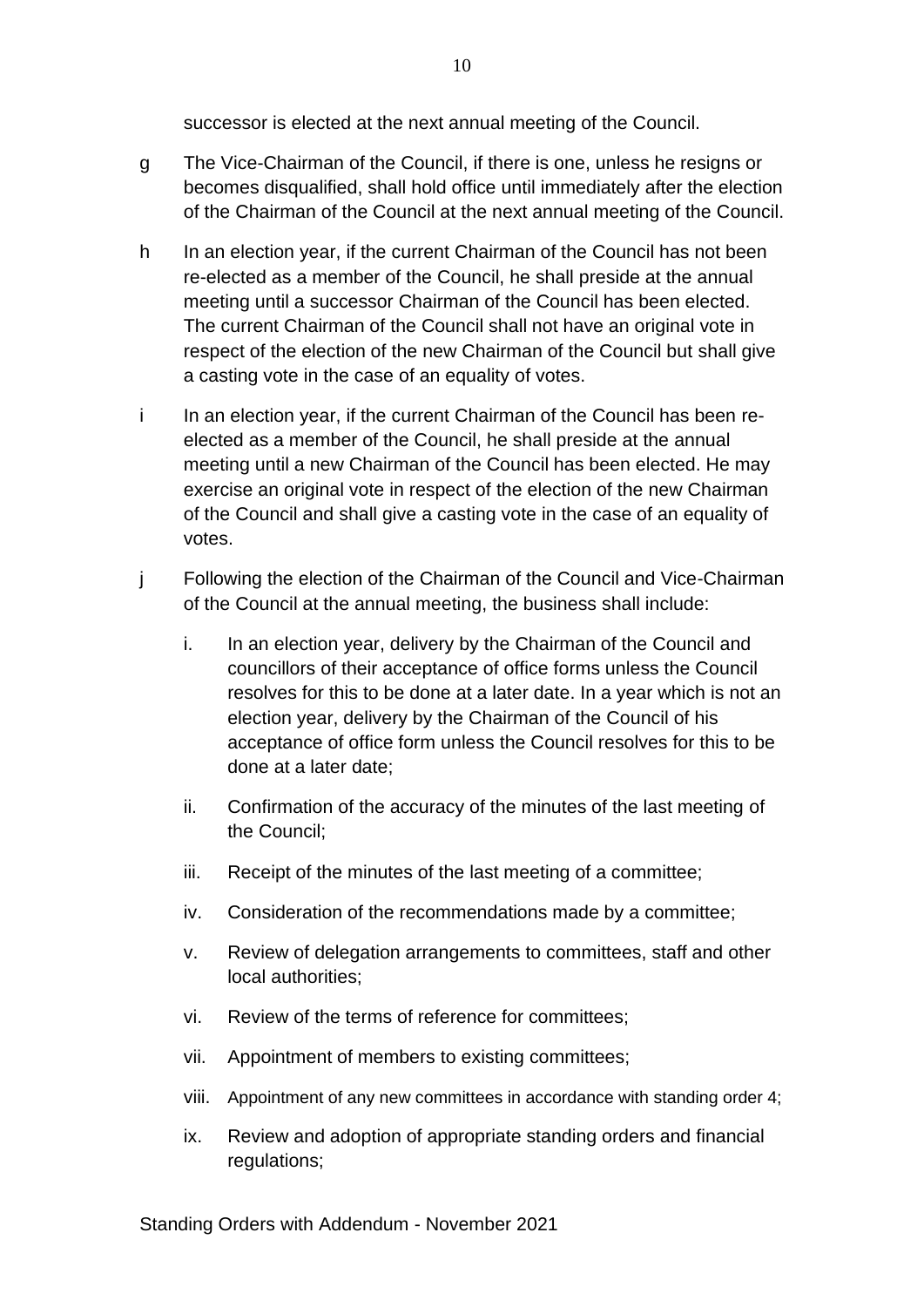- x. Review of arrangements (including legal agreements) with other local authorities, not-for-profit bodies and businesses.
- xi. Review of representation on or work with external bodies and arrangements for reporting back;
- xii. In an election year, to make arrangements with a view to the Council becoming eligible to exercise the general power of competence in the future;
- xiii. Review of inventory of land and other assets including buildings and office equipment;
- xiv. Confirmation of arrangements for insurance cover in respect of all insurable risks;
- xv. Review of the Council's and/or staff subscriptions to other bodies;
- xvi. Review of the Council's complaints procedure;
- xvii. Review of the Council's policies, procedures and practices in respect of its obligations under freedom of information and data protection legislation (*see also standing orders 11, 20 and 21*);
- xviii. Review of the Council's policy for dealing with the press/media;
- xix. Review of the Council's employment policies and procedures;
- xx. Review of the Council's expenditure incurred under s.137 of the Local Government Act 1972 or the general power of competence.
- xxi. Determining the time and place of ordinary meetings of the Council up to and including the next annual meeting of the Council.

#### <span id="page-10-0"></span>**Extraordinary Meeting of the Council and Committees** 6.

- a The Chairman of the Council may convene an extraordinary meeting of the Council at any time.
- b If the Chairman of the Council does not call an extraordinary meeting of the Council within seven days of having been requested in writing to do so by two councillors, any two councillors may convene an extraordinary meeting of the Council. The public notice giving the time, place and agenda for such a meeting shall be signed by the two councillors.
- c The chairman of a committee may convene an extraordinary meeting of the committee at any time.
- d If the chairman of a committee does not call an extraordinary meeting within 7 days of having been requested to do so by 2 members of the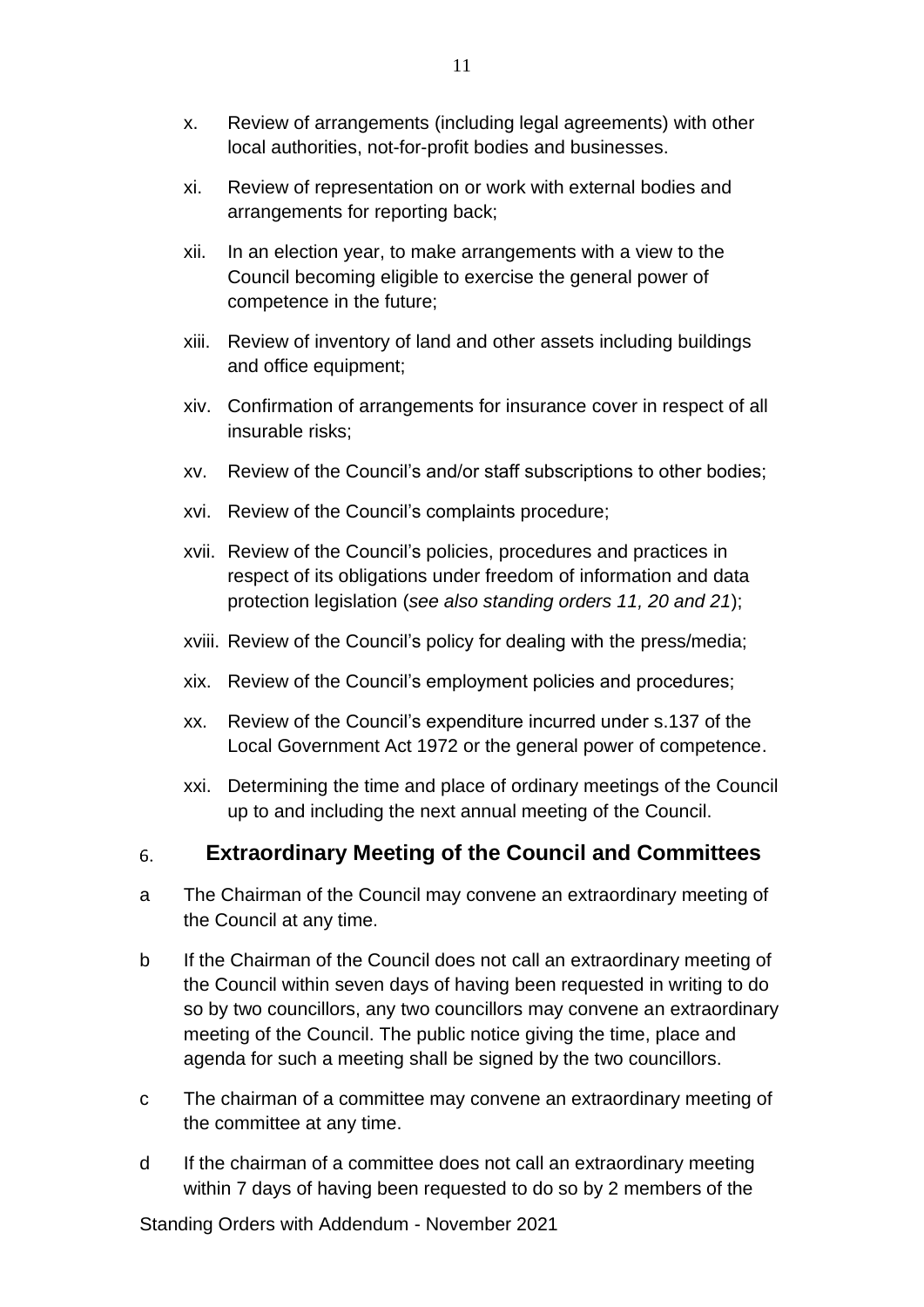committee, any members of the committee may convene an extraordinary meeting of the committee.

#### <span id="page-11-0"></span>**Previous Resolutions**  $7<sup>1</sup>$

- a A resolution shall not be reversed within six months except either by a special motion, which requires written notice by at least 2 councillors to be given to the Proper Officer in accordance with standing order 9, or by a motion moved in pursuance of the recommendation of a committee or a sub-committee.
- b When a motion moved pursuant to standing order 7(a) has been disposed of, no similar motion may be moved for a further six months.

#### <span id="page-11-1"></span>**Voting on Appointments** 8.

a Where more than two persons have been nominated for a position to be filled by the Council and none of those persons has received an absolute majority of votes in their favour, the name of the person having the least number of votes shall be struck off the list and a fresh vote taken. This process shall continue until a majority of votes is given in favour of one person. A tie in votes may be settled by the casting vote exercisable by the chairman of the meeting.

### <span id="page-11-2"></span>**Motions for a meeting that require written notice to be**  9. **given to the Proper Officer**

- a A motion shall relate to the responsibilities of the meeting for which it is tabled and in any event shall relate to the performance of the Council's statutory functions, powers and obligations or an issue which specifically affects the Council's area or its residents.
- b No motion may be moved at a meeting unless it is on the agenda and the mover has given written notice of its wording to the Proper Officer at least 7 clear days before the meeting. Clear days do not include the day of the notice or the day of the meeting.
- c The Proper Officer may, before including a motion on the agenda received in accordance with standing order 9(b), correct obvious grammatical or typographical errors in the wording of the motion.
- d If the Proper Officer considers the wording of a motion received in accordance with standing order 9(b) is not clear in meaning, the motion shall be rejected until the mover of the motion resubmits it, so that it can be understood, in writing, to the Proper Officer at least 5 clear days before the meeting.

Standing Orders with Addendum - November 2021 e If the wording or subject of a proposed motion is considered improper,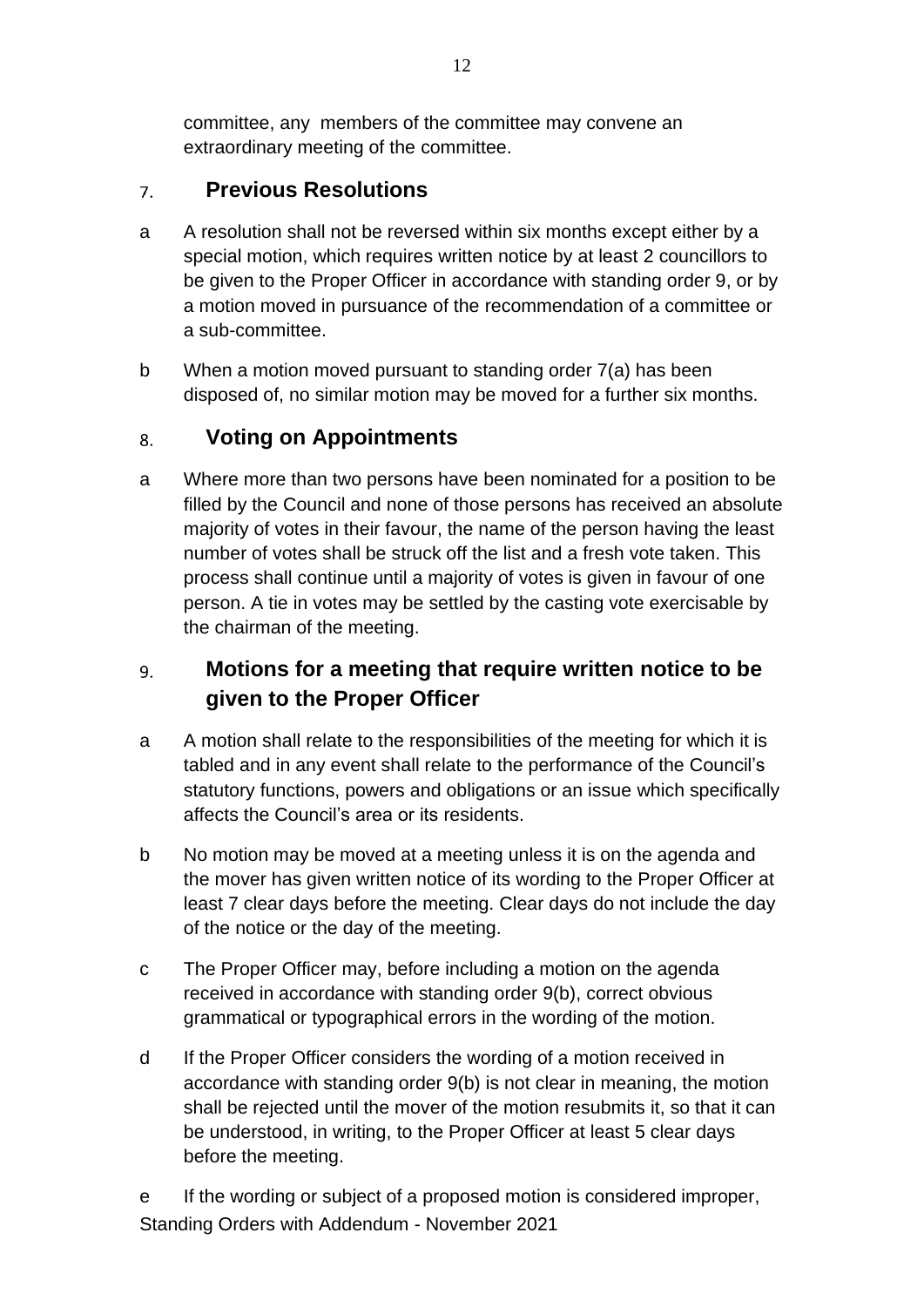the Proper Officer shall consult with the chairman of the forthcoming meeting or, as the case may be, the councillors who have convened the meeting, to consider whether the motion shall be included in the agenda or rejected.

- f The decision of the Proper Officer as to whether or not to include the motion on the agenda shall be final.
- g Motions received shall be recorded and numbered in the order that they are received.
- h Motions rejected shall be recorded with an explanation by the Proper Officer of the reason for rejection.

### <span id="page-12-0"></span>**Motions at a meeting that do not not require written**   $10.$ **notice**

- a The following motions may be moved at a meeting without written notice to the Proper Officer:
	- i. to correct an inaccuracy in the draft minutes of a meeting;
	- ii. to move to a vote;
	- iii. to defer consideration of a motion;
	- iv. to refer a motion to a particular committee or sub-committee;
	- v. to appoint a person to preside at a meeting;
	- vi. to change the order of business on the agenda;
	- vii. to proceed to the next business on the agenda;
	- viii. to require a written report;
	- ix. to appoint a committee or sub-committee and their members;
	- x. to extend the time limits for speaking;
	- xi. to exclude the press and public from a meeting in respect of confidential or other information which is prejudicial to the public interest;
	- xii. to not hear further from a councillor or a member of the public;
	- xiii. to exclude a councillor or member of the public for disorderly conduct;
	- xiv. to temporarily suspend the meeting;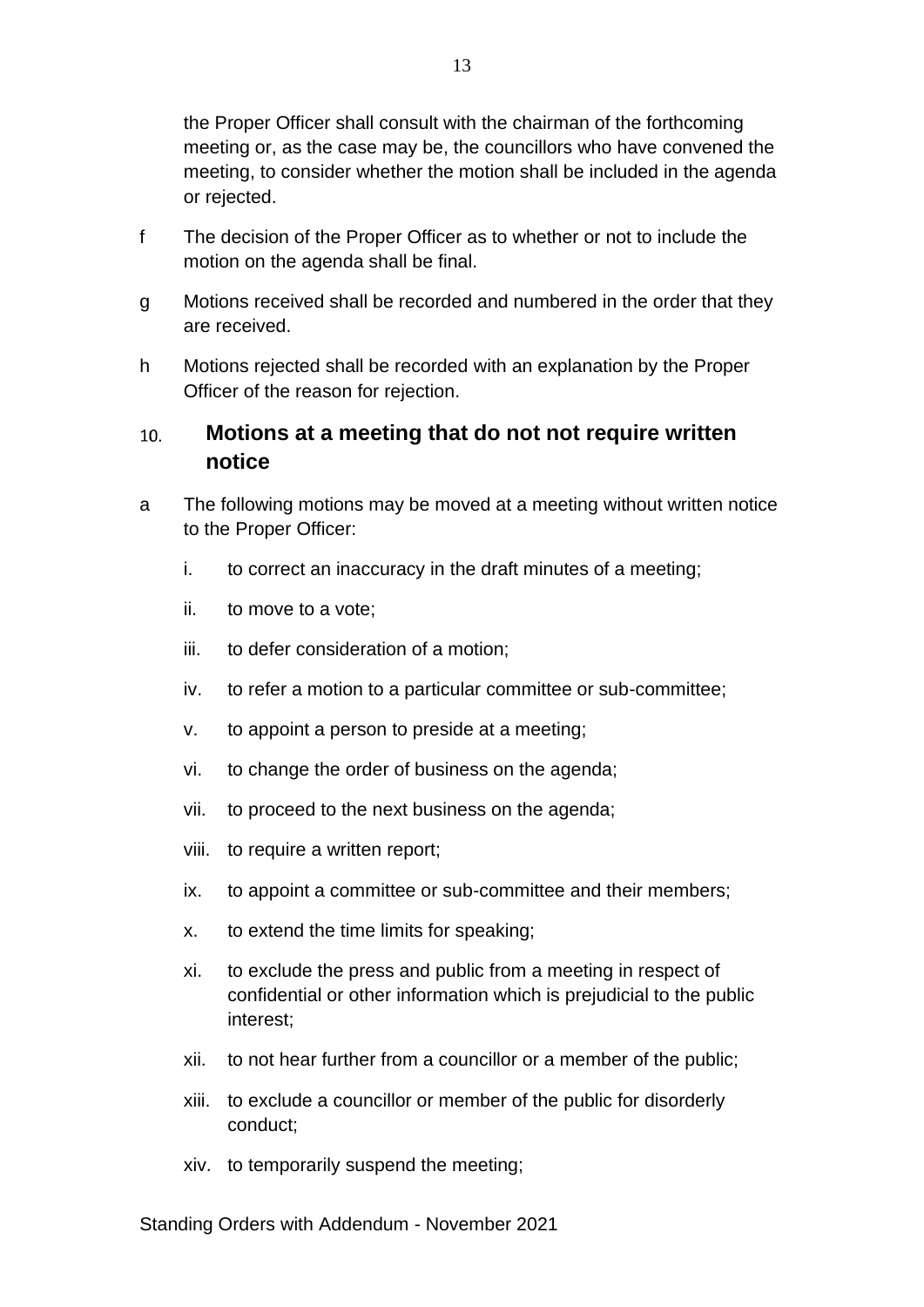- xv. to suspend a particular standing order (unless it reflects mandatory statutory or legal requirements);
- xvi. to adjourn the meeting; or

xvii. to close the meeting.

#### <span id="page-13-0"></span>**Management of Information**  $11.$

*See also standing order 20.*

- a The Council shall have in place and keep under review, technical and organisational measures to keep secure information (including personal data) which it holds in paper and electronic form. Such arrangements shall include deciding who has access to personal data and encryption of personal data.
- b The Council shall have in place, and keep under review, policies for the retention and safe destruction of all information (including personal data) which it holds in paper and electronic form. The Council's retention policy shall confirm the period for which information (including personal data) shall be retained or if this is not possible the criteria used to determine that period (e.g. the Limitation Act 1980).
- c The agenda, papers that support the agenda and the minutes of a meeting shall not disclose or otherwise undermine confidential information or personal data without legal justification.
- d Councillors, staff, the Council's contractors and agents shall not disclose confidential information or personal data without legal justification.
- e The Proper Officer, Chairman of Council and Staff are keyholders to the Council Office. Nominated key holders for alarm call outs are 2 Cllrs.

#### <span id="page-13-1"></span>**Draft Minutes**  $12<sub>1</sub>$

- a If the draft minutes of a preceding meeting have been served on councillors with the agenda to attend the meeting at which they are due to be approved for accuracy, they shall be taken as read.
- b There shall be no discussion about the draft minutes of a preceding meeting except in relation to their accuracy. A motion to correct an inaccuracy in the draft minutes shall be moved in accordance with standing order 10(a)(i).
- c The accuracy of draft minutes, including any amendment(s) made to them, shall be confirmed by resolution and shall be signed by the chairman of the meeting and stand as an accurate record of the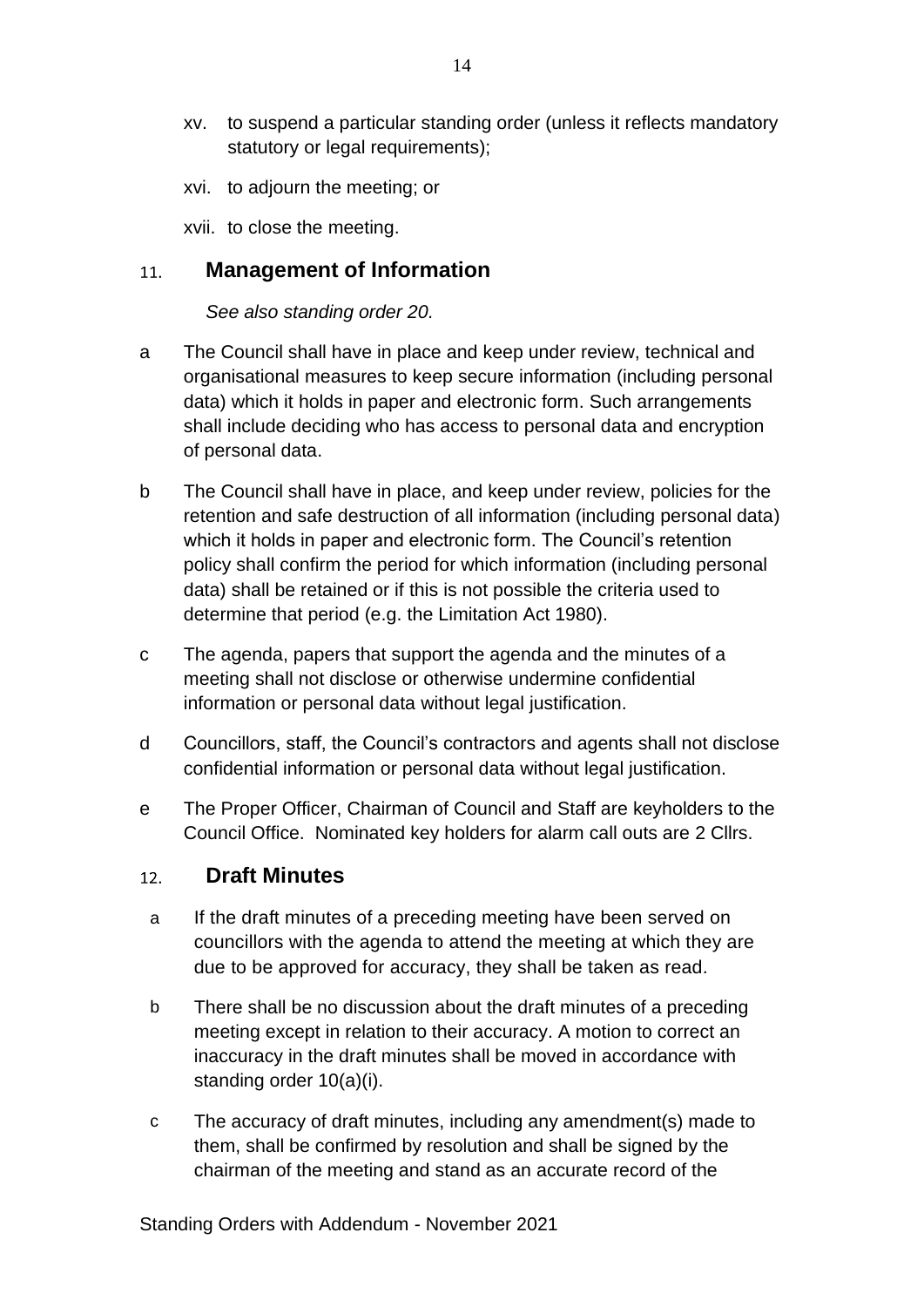meeting to which the minutes relate.

d If the chairman of the meeting does not consider the minutes to be an accurate record of the meeting to which they relate, he shall sign the minutes and include a paragraph in the following terms or to the same effect:

"The chairman of this meeting does not believe that the minutes of the meeting held on [date] in respect of [item] were a correct record but his view was not upheld by the meeting and the minutes are confirmed as an accurate record of the proceedings."

- e If the Council's gross annual income or expenditure (whichever is higher) does not exceed £25,000, it shall publish draft minutes on a website which is publicly accessible and free of charge not later than one month after the meeting has taken place**.**
- f Subject to the publication of draft minutes in accordance with standing order 12(e) and standing order 20(a) and following a resolution which confirms the accuracy of the minutes of a meeting, the draft minutes or recordings of the meeting for which approved minutes exist shall be destroyed.

#### <span id="page-14-0"></span>13. **Code of Conduct and Dispensations**

*See also standing order 3(u).*

- a All councillors and non-councillors with voting rights shall observe the code of conduct adopted by the Council.
- b Unless he has been granted a dispensation, a councillor or noncouncillor with voting rights shall withdraw from a meeting when it is considering a matter in which he has a disclosable pecuniary interest. He may return to the meeting after it has considered the matter in which he had the interest.
- c Unless he has been granted a dispensation, a councillor or noncouncillor with voting rights shall withdraw from a meeting when it is considering a matter in which he has another interest if so required by the Council's code of conduct. He may return to the meeting after it has considered the matter in which he had the interest.
- d Dispensation requests shall be in writing and submitted to the Proper Officer as soon as possible before the meeting, or failing that, at the start of the meeting for which the dispensation is required.
- e A decision as to whether to grant a dispensation shall be made by the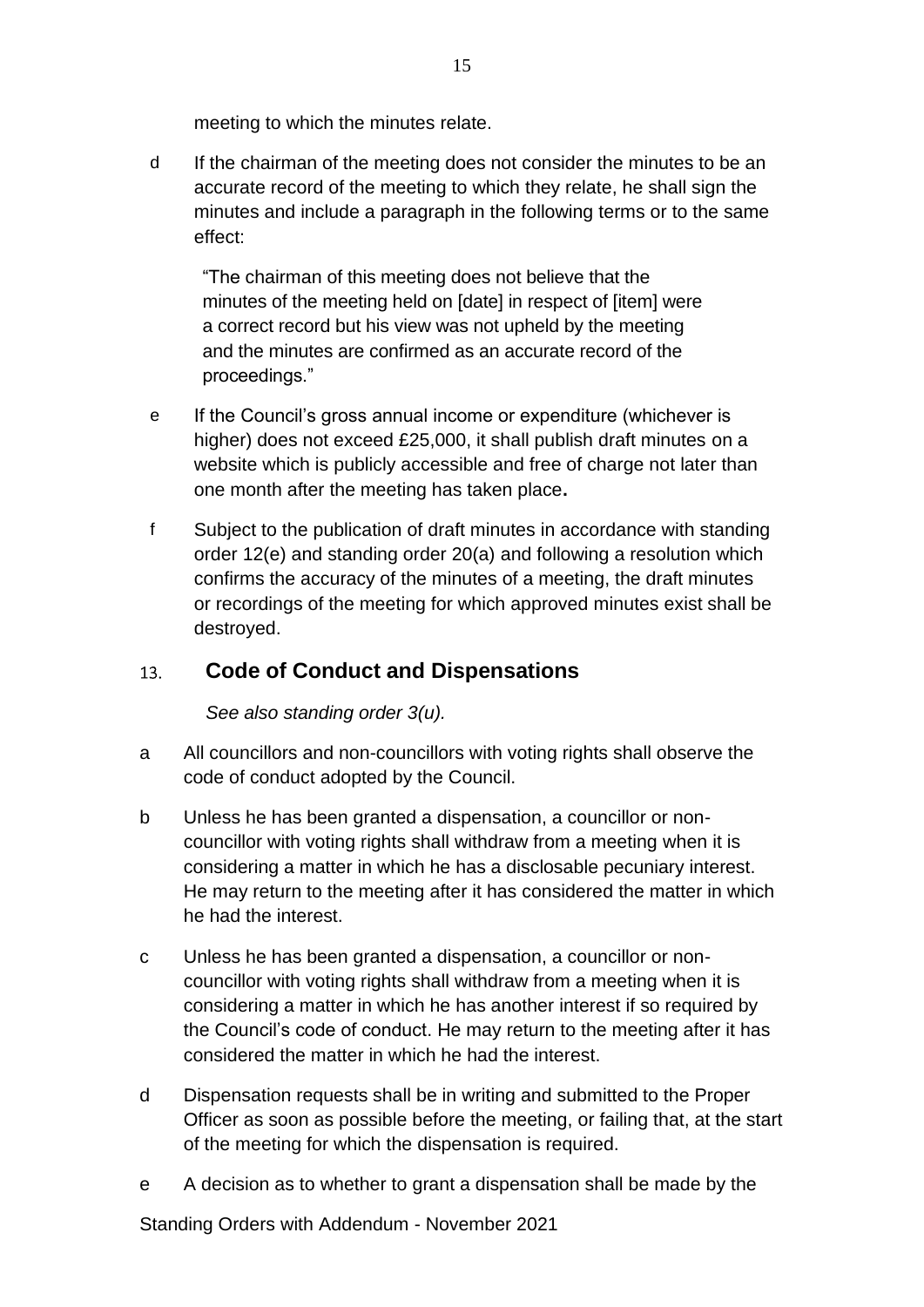Proper Officer or Chairman of Council and that decision is final.

- f A dispensation request shall confirm:
	- i. the description and the nature of the disclosable pecuniary interest or other interest to which the request for the dispensation relates;
	- ii. whether the dispensation is required to participate at a meeting in a discussion only or a discussion and a vote;
	- iii. the date of the meeting or the period (not exceeding four years) for which the dispensation is sought; and
	- iv. an explanation as to why the dispensation is sought.
- g Subject to standing orders 13(d) and (f), a dispensation request shall be considered by the Proper Officer before the meeting or, if this is not possible, at the start of the meeting for which the dispensation is required.
- h A dispensation may be granted in accordance with standing order 13(e) if having regard to all relevant circumstances any of the following apply:
	- i. without the dispensation the number of persons prohibited from participating in the particular business would be so great a proportion of the meeting transacting the business as to impede the transaction of the business;
	- ii. granting the dispensation is in the interests of persons living in the Council's area; or
	- iii. it is otherwise appropriate to grant a dispensation.

#### <span id="page-15-0"></span>**Code of Conduct Complaints** 14.

- a Upon notification by Sheffield City Council that it is dealing with a complaint that a councillor or non-councillor with voting rights has breached the Council's code of conduct, the Proper Officer shall, subject to standing order 11, report this to the Council.
- b Where the notification in standing order 14(a) relates to a complaint made by the Proper Officer, the Proper Officer shall notify the Chairman of Council of this fact, and the Chairman shall nominate another staff member to assume the duties of the Proper Officer in relation to the complaint until it has been determined and the Council has agreed what action, if any, to take in accordance with standing order 14(d).
- c The Council may:
	- i. provide information or evidence where such disclosure is necessary to investigate the complaint or is a legal requirement;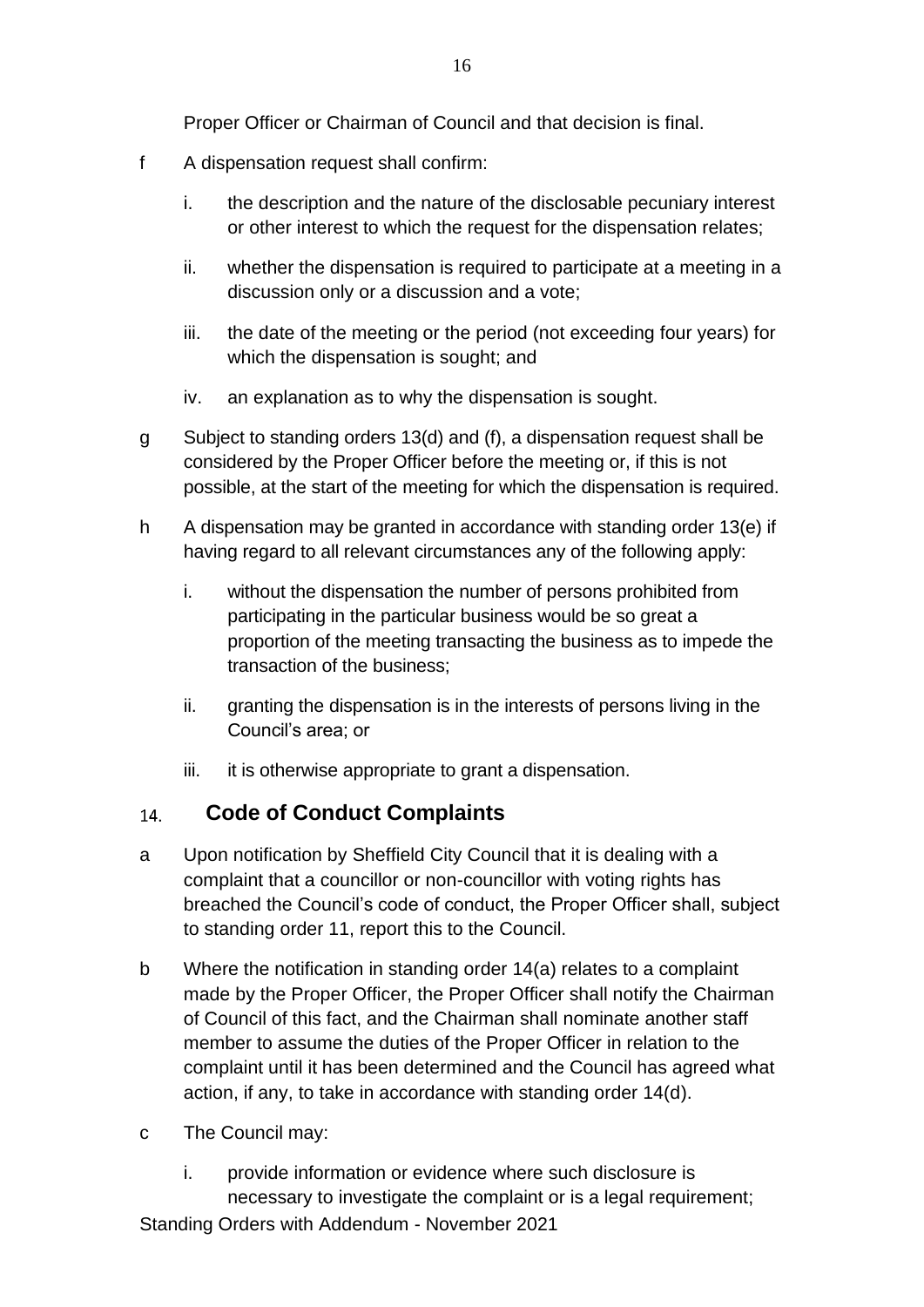- ii. seek information relevant to the complaint from the person or body with statutory responsibility for investigation of the matter;
- d Upon notification by Sheffield City Council that a councillor or noncouncillor with voting rights has breached the Council's code of conduct, the Council shall consider what, if any, action to take against him. Such action excludes disqualification or suspension from office.

#### <span id="page-16-0"></span>**Proper Officer**  $15.$

- a The Proper Officer shall be either (i) the clerk or (ii) other staff member(s) or Councillor nominated by the Council to undertake the work of the Proper Officer when the Proper Officer is absent.
- b The Proper Officer shall:
	- i. at least three clear days before a meeting of the council, a committee
		- serve on councillors by delivery or post at their residences or by email authenticated in such manner as the Proper Officer thinks fit, a signed summons confirming the time, place and the agenda (provided the councillor has consented to service by email), and
		- Provide, in a conspicuous place, public notice of the time, place and agenda (provided that the public notice with agenda of an extraordinary meeting of the Council convened by councillors is signed by them).

*See standing order 3(b) for the meaning of clear days for a meeting of a full council and standing order 3(c) for the meaning of clear days for a meeting of a committee;*

- ii. subject to standing order 9, include on the agenda all motions in the order received unless a councillor has given written notice at least 7 days before the meeting confirming his withdrawal of it;
- iii. convene a meeting of the Council for the election of a new Chairman of the Council, occasioned by a casual vacancy in his office;
- iv. facilitate inspection of the minute book by local government electors;
- v. receive and retain copies of byelaws made by other local authorities;
- vi. hold acceptance of office forms from councillors;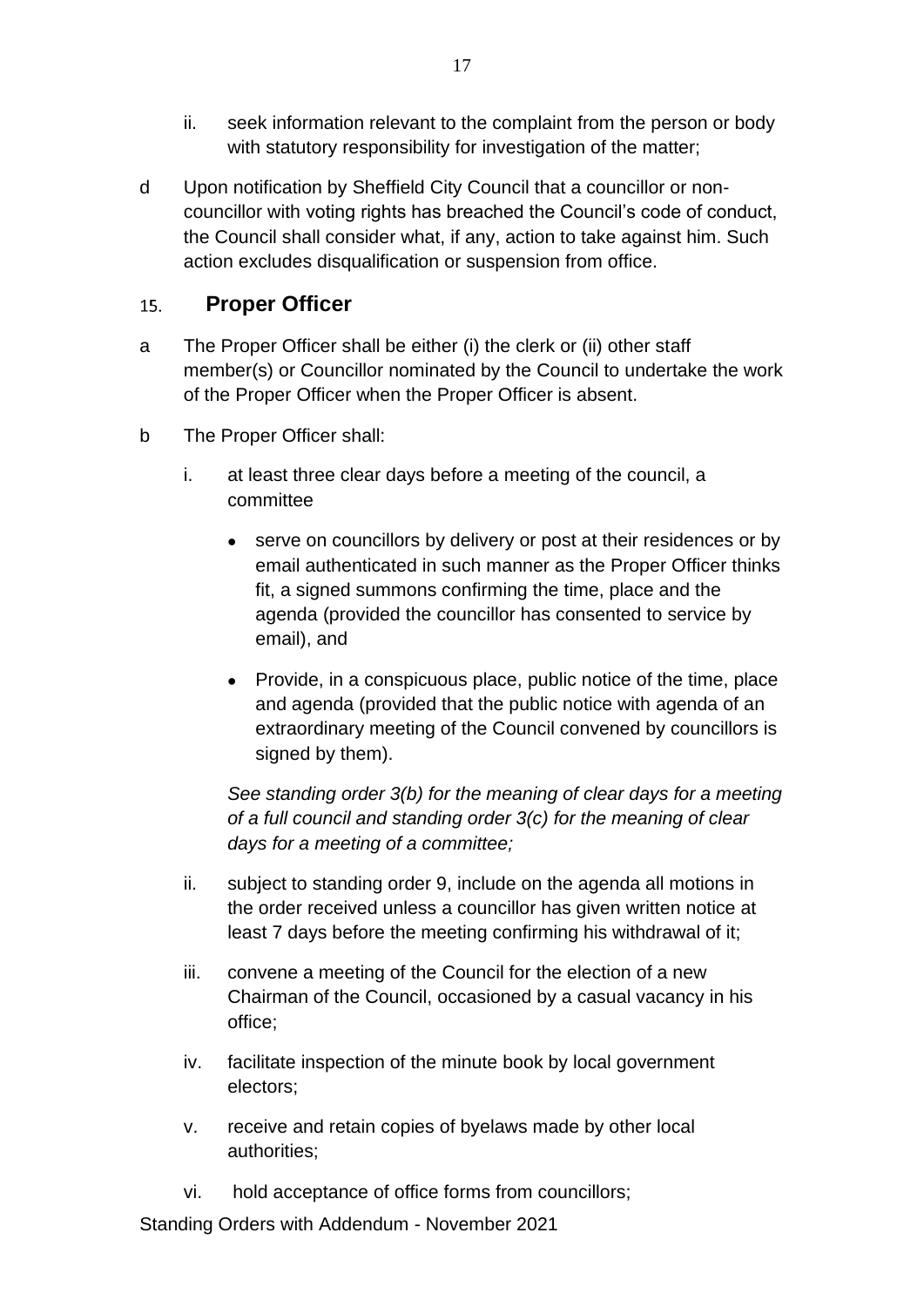- vii. hold a copy of every councillor's register of interests;
- viii. assist with responding to requests made under freedom of information legislation and rights exercisable under data protection legislation, in accordance with the Council's relevant policies and procedures;
- ix. receive and send general correspondence and notices on behalf of the Council except where there is a resolution to the contrary;
- x. assist in the organisation of, storage of, access to, security of and destruction of information held by the Council in paper and electronic form subject to the requirements of data protection and freedom of information legislation and other legitimate requirements (e.g. the Limitation Act 1980);
- xi. arrange for legal deeds to be executed; (*see also standing order 23);*
- xii. arrange or manage the prompt authorisation, approval, and instruction regarding any payments to be made by the Council in accordance with its financial regulations;
- xiii. record every planning application notified to the Council and the Council's response to the local planning authority in a planning register for such purpose;
- xiv. refer a planning application received by the Council to the Chairman or in his absence the Vice-Chairman of the planning committee; within two working days of receipt to facilitate an extraordinary meeting if the nature of a planning application requires consideration before the next ordinary meeting of the Environmental Planning Committee.
- xv. manage access to information about the Council via the publication scheme; and
- xvi. retain custody of the seal of the Council which shall not be used without a resolution to that effect. (s*ee also standing order 23).*
- xvii. Access and means of access by keys and/or computer passwords to records of employment of staff be given to the Proper Officer of **Council**

#### <span id="page-17-0"></span>**Responsible Financial Officer** 16.

a The Council shall appoint appropriate staff member(s) to undertake the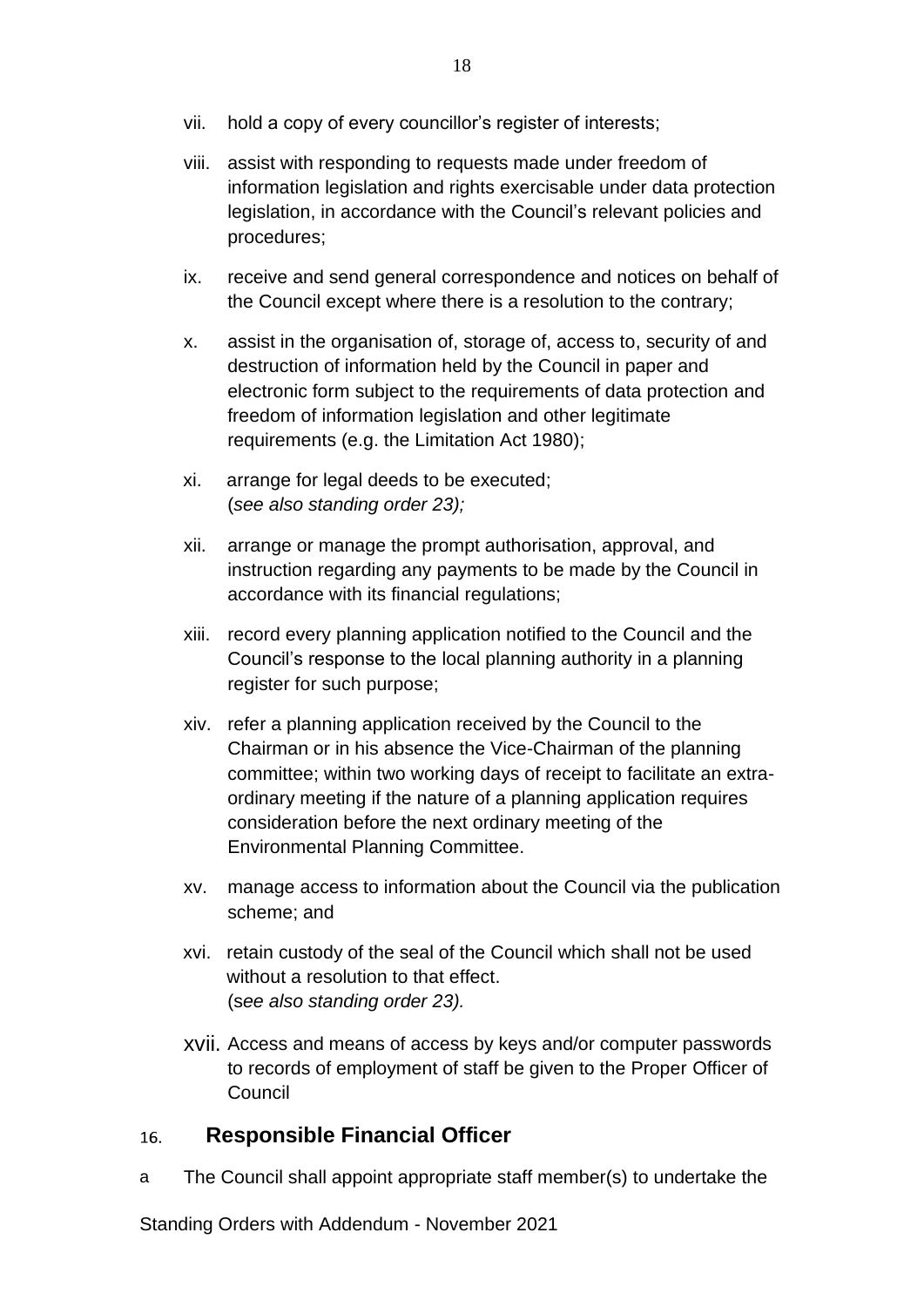work of the Responsible Financial Officer when the Responsible Financial Officer is absent.

#### <span id="page-18-0"></span>**Accounts and Accounting Statements**  $17.$

- a "Proper practices" in standing orders refer to the most recent version of "Governance and Accountability for Local Councils – a Practitioners' Guide".
- b All payments by the Council shall be authorised, approved and paid in accordance with the law, proper practices and the Council's financial regulations.
- c The Responsible Financial Officer shall supply to each councillor as soon as practicable after 30 June, 30 September and 31 December in each year a statement to summarise:
	- i. the Council's receipts and payments (or income and expenditure) for each quarter;
	- ii. the Council's aggregate receipts and payments (or income and expenditure) for the year to date;
	- iii. the balances held at the end of the quarter being reported and

which includes a comparison with the budget for the financial year and highlights any actual or potential overspends.

- d As soon as possible after the financial year end at 31 March, the Responsible Financial Officer shall provide:
	- i. each councillor with a statement summarising the Council's receipts and payments (or income and expenditure) for the last quarter and the year to date for information; and
	- ii. to the Council the accounting statements for the year in the form of Section 2 of the annual governance and accountability return, as required by proper practices, for consideration and approval.
- e The year-end accounting statements shall be prepared in accordance with proper practices and apply the form of accounts determined by the Council (receipts and payments, or income and expenditure) for the year to 31 March. A completed draft annual governance and accountability return shall be presented to all councillors at least 14 days prior to anticipated approval by the Council. The annual governance and accountability return of the Council, which is subject to external audit, including the annual governance statement, shall be presented to the Council for consideration and formal approval before 30 June.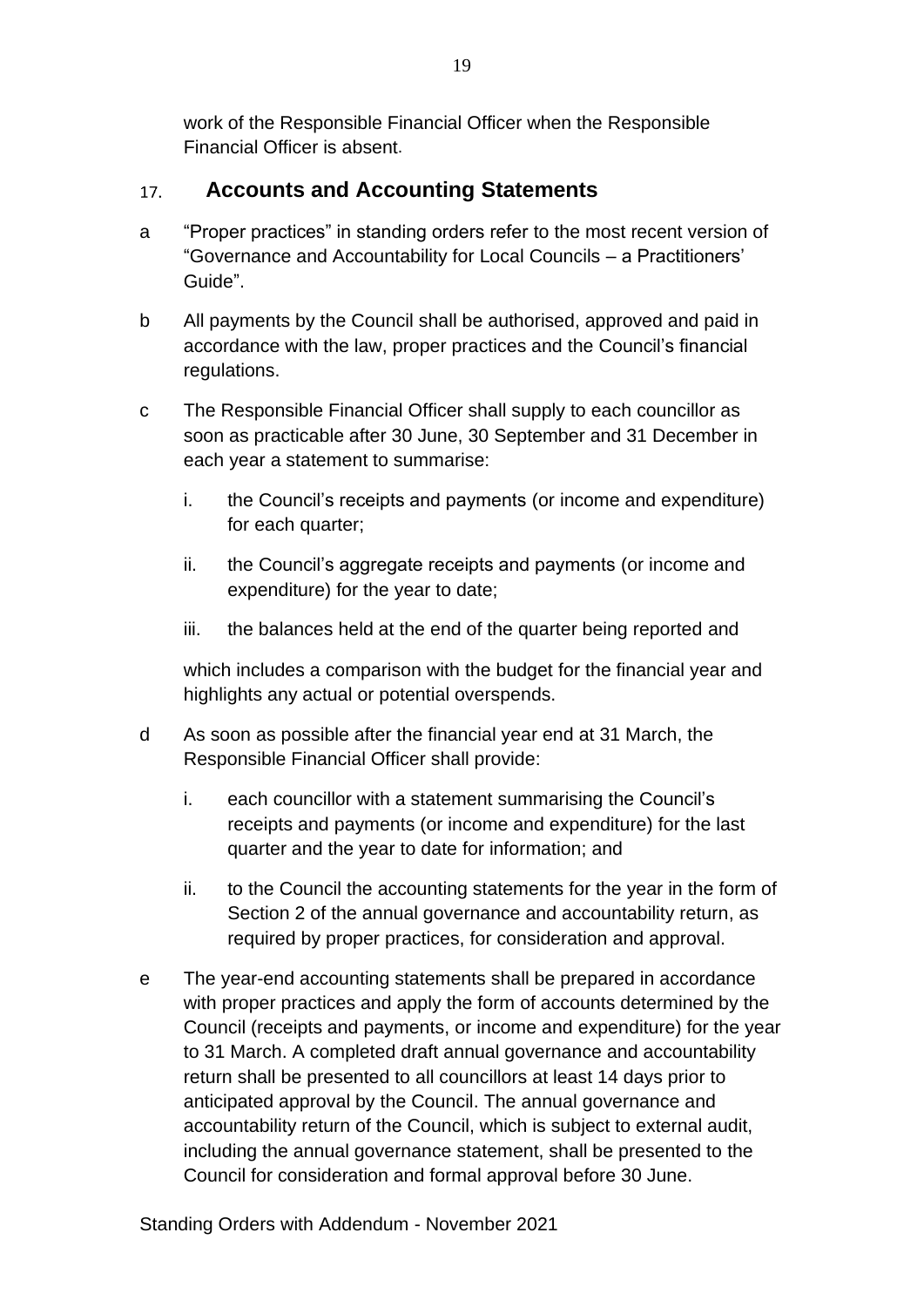#### <span id="page-19-0"></span>**Financial Controls and Procurement** 18.

- a. The Council shall consider and approve financial regulations drawn up by the Responsible Financial Officer, which shall include detailed arrangements in respect of the following:
	- i. the keeping of accounting records and systems of internal controls;
	- ii. the assessment and management of financial risks faced by the Council;
	- iii. the work of the independent internal auditor in accordance with proper practices and the receipt of regular reports from the internal auditor, which shall be required at least annually;
	- iv. the inspection and copying by councillors and local electors of the Council's accounts and/or orders of payments; and
	- v. whether contracts with an estimated value below £25,000 due to special circumstances are exempt from a tendering process or procurement exercise.
- b. Financial regulations shall be reviewed regularly and at least annually for fitness of purpose.
- c. A public contract regulated by the Public Contracts Regulations 2015 with an estimated value in excess of £25,000 but less than the relevant thresholds in standing order 18(f) is subject to Regulations 109-114 of the Public Contracts Regulations 2015 which include a requirement on the Council to advertise the contract opportunity on the Contracts Finder website regardless of what other means it uses to advertise the opportunity unless it proposes to use an existing list of approved suppliers (framework agreement).
- d. Subject to additional requirements in the financial regulations of the Council, the tender process for contracts for the supply of goods, materials, services or the execution of works shall include, as a minimum, the following steps:
	- i. a specification for the goods, materials, services or the execution of works shall be drawn up;
	- ii. an invitation to tender shall be drawn up to confirm (i) the Council's specification (ii) the time, date and address for the submission of tenders (iii) the date of the Council's written response to the tender and (iv) the prohibition on prospective contractors contacting councillors or staff to encourage or support their tender outside the prescribed process;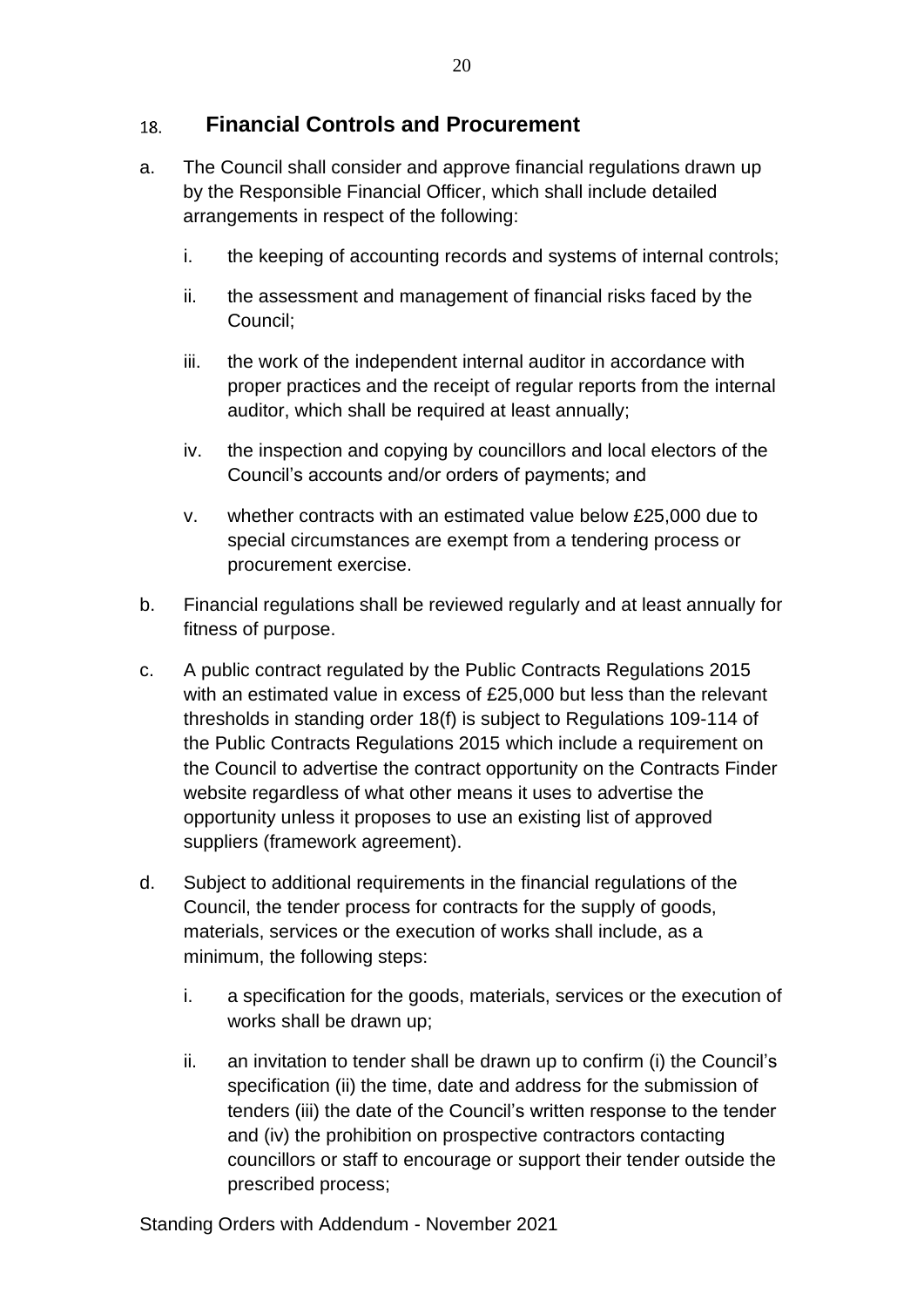- iii. the invitation to tender shall be advertised in any manner that is appropriate;
- iv. tenders are to be submitted in writing in a sealed marked envelope addressed to the Proper Officer;
- v. tenders shall be opened by the Proper Officer in the presence of at least one councillor after the deadline for submission of tenders has passed;
- vi. tenders are to be reported to and considered by the appropriate meeting of the Council or a committee or sub-committee with delegated responsibility.
- e. Neither the Council, nor a committee or a sub-committee with delegated responsibility for considering tenders, is bound to accept the lowest value tender.
- f. A public contract regulated by the Public Contracts Regulations 2015 with an estimated value in excess of £181,302 for a public service or supply contract or in excess of £4,551,413 for a public works contract (or other thresholds determined by the European Commission every two years and published in the Official Journal of the European Union (OJEU)) shall comply with the relevant procurement procedures and other requirements in the Public Contracts Regulations 2015 which include advertising the contract opportunity on the Contracts Finder website and in OJEU.
- g. A public contract in connection with the supply of gas, heat, electricity, drinking water, transport services, or postal services to the public; or the provision of a port or airport; or the exploration for or extraction of gas, oil or solid fuel with an estimated value in excess of £363,424 for a supply, services or design contract; or in excess of £4,551,413 for a works contract; or £820,370 for a social and other specific services contract (or other thresholds determined by the European Commission every two years and published in OJEU) shall comply with the relevant procurement procedures and other requirements in the Utilities Contracts Regulations 2016.

#### <span id="page-20-0"></span>**Handling Staff Matters** 19.

- a A matter personal to a member of staff that is being considered by a meeting of the Staffing Committee is subject to standing order 11.
- b Subject to the Council's policy regarding absences from work, the Council's most senior member of staff shall notify the chairman of the Staffing Committee or, if they are not available, the vice-chairman of the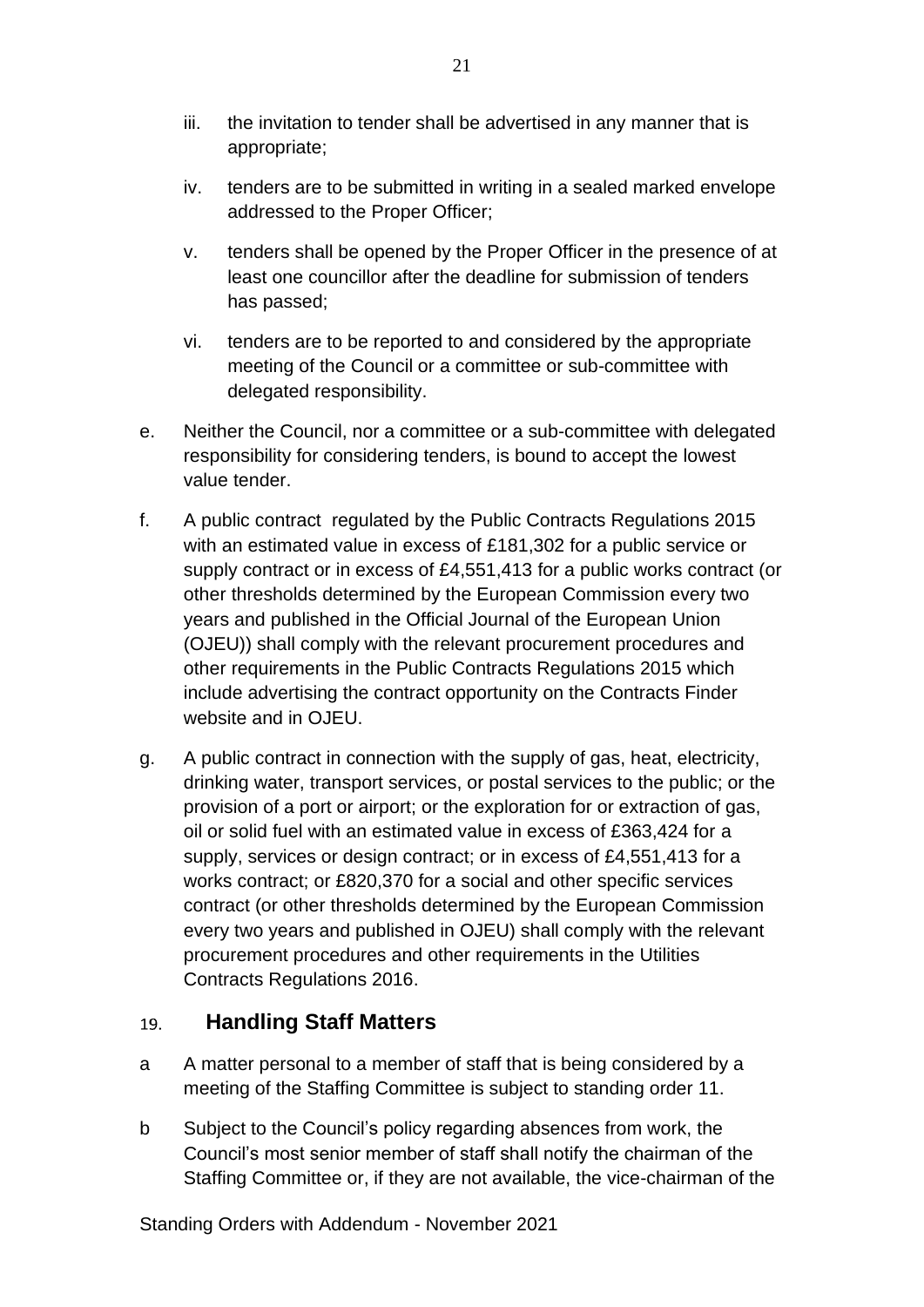Staffing Committee of absence occasioned by illness or other reason and that person shall report such absence to Staffing Committee at its next meeting.

- c The chairman of the Staffing Committee or in their absence, the vicechairman shall upon a resolution conduct a review of the performance and annual appraisal of the work of the member of staff. The reviews and appraisal shall be reported in writing and are subject to approval by resolution by the Staffing Committee.
- d Subject to the Council's policy regarding the handling of grievance matters, the Council's most senior member of staff shall contact the chairman of the Staffing Committee or in their absence, the vice-chairman of the Staffing Committee in respect of an informal or formal grievance matter, and this matter shall be reported back and progressed by resolution of the Staffing Committee.
- e Subject to the Council's policy regarding the handling of grievance matters, if an informal or formal grievance matter raised by the member of staff relates to the chairman or vice-chairman of the Staffing Committee this shall be communicated to another member of Staffing Committee which shall be reported back and progressed by resolution of the Staffing Committee.
- f Any persons responsible for all or part of the management of staff shall treat as confidential the written records of all meetings relating to their performance, capabilities, grievance or disciplinary matters.
- g In accordance with standing order 11(a), persons with line management responsibilities shall have access to staff records referred to in standing order 19(f).

#### <span id="page-21-0"></span> $20<sub>1</sub>$ **Responsibilities to provide Information**

*See also standing order 21.*

- a In accordance with freedom of information legislation, the Council shall publish information in accordance with its publication scheme and respond to requests for information held by the Council.
- b. The Council shall publish information in accordance with the requirements of the Local Government (Transparency Requirements) (England) Regulations 2015.
- <span id="page-21-1"></span> $21.$ **RESPONSIBILITIES UNDER DATA PROTECTION LEGISLATION**  (Below is not an exclusive list). *See also standing order 11.*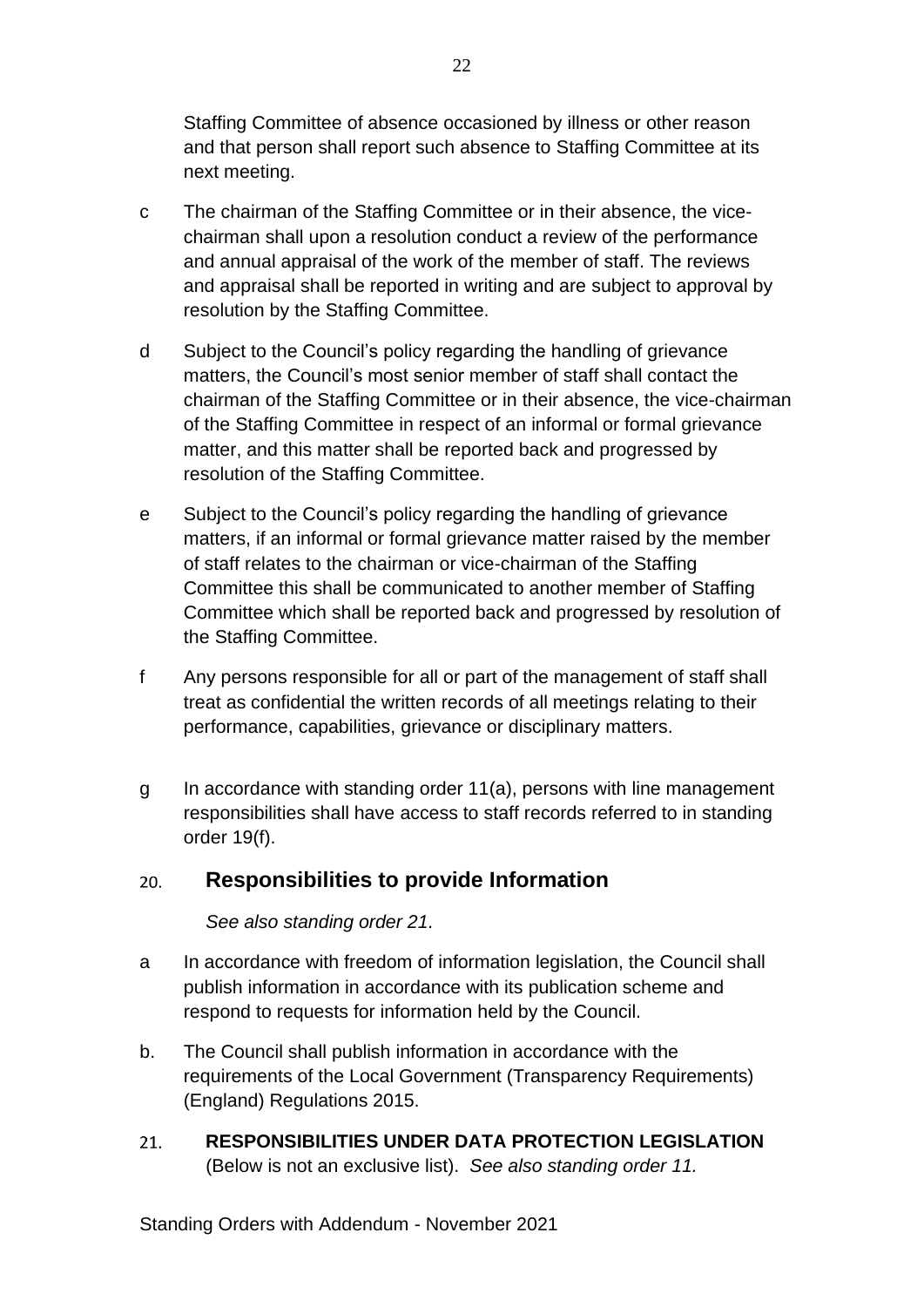- a The Council may appoint a Data Protection Officer (not the Clerk/RFO).
- b The Council shall have policies and procedures in place to respond to an individual exercising statutory rights concerning his personal data.
- c The Council shall have a written policy in place for responding to and managing a personal data breach.
- d The Council shall keep a record of all personal data breaches comprising the facts relating to the personal data breach, its effects and the remedial action taken.
- e The Council shall ensure that information communicated in its privacy notice(s) is in an easily accessible and available form and kept up to date.
- f The Council shall maintain a written record of its processing activities.

#### <span id="page-22-0"></span>**Relations with the Press/Media**  $22.$

a Requests from the press or other media for an oral or written comment or statement from the Council, its councillors or staff shall be handled in accordance with the Council's policy in respect of dealing with the press and/or other media.

#### <span id="page-22-1"></span>**Execution and sealing of Legal Deeds** 23.

*See also standing orders 15(b)(xii) and (xvii).*

- a A legal deed shall not be executed on behalf of the Council unless authorised by a resolution.
- b Subject to standing order 23(a), the Council's common seal shall alone be used for sealing a deed required by law. It shall be applied by the Proper Officer in the presence of two councillors who shall sign the deed as witnesses.

## <span id="page-22-2"></span>**Communicating with District and County or Unitary** 24. **Councillors**

- a An invitation to attend a meeting of the Council shall be sent, together with the agenda, to the ward councillor(s) of Sheffield City Council representing the area of the Council.
- b Unless the Council determines otherwise, a copy of each letter sent to Sheffield City Council shall be sent to the ward councillor(s) representing the area of the Council.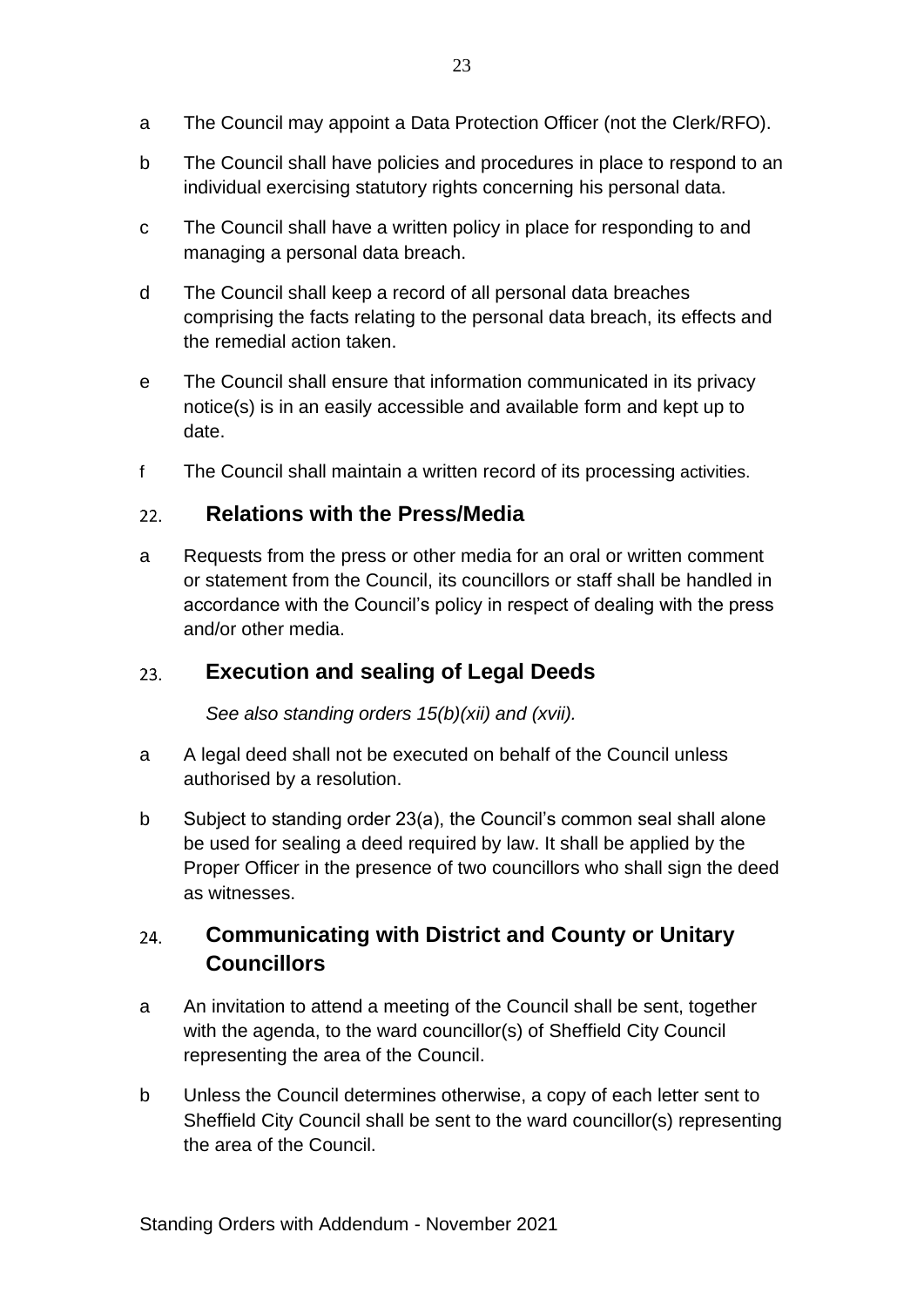#### <span id="page-23-0"></span>**Restrictions on Councillor Activities** 25.

- a. Unless duly authorised no councillor shall:
	- i. inspect any land and/or premises which the Council has a right or duty to inspect; or
	- ii. issue orders, instructions or directions.

#### <span id="page-23-1"></span>**Standing Orders Generally** 26.

- a All or part of a standing order, except one that incorporates mandatory statutory or legal requirements, may be suspended by resolution in relation to the consideration of an item on the agenda for a meeting.
- b A motion to add to or vary or revoke one or more of the Council's standing orders, except one that incorporates mandatory statutory or legal requirements, shall be proposed by a special motion, the written notice by at least 5 councillors to be given to the Proper Officer in accordance with standing order 9.
- c The Proper Officer shall provide a copy of the Council's standing orders to a councillor as soon as possible.
- d The decision of the chairman of a meeting as to the application of standing orders at the meeting shall be final.

#### **Remote Meeting Addendum**  $27.$

## **Introduction**

The following Standing Orders are an addendum to the Standing Orders for Ecclesfield Parish Council to enable the effective management of meetings held remotely due to the Coronavirus pandemic; in all other matters, Ecclesfield Parish Council's Standing Orders apply.

## **Convening Meetings**

a. A remote meeting of the Council or of one of its committees will be convened in accordance with Paragraph 10 of the Local Government Act 1972.

b. The Council will ensure that all non-confidential meeting papers are posted on its website.

## **Chairman's Role**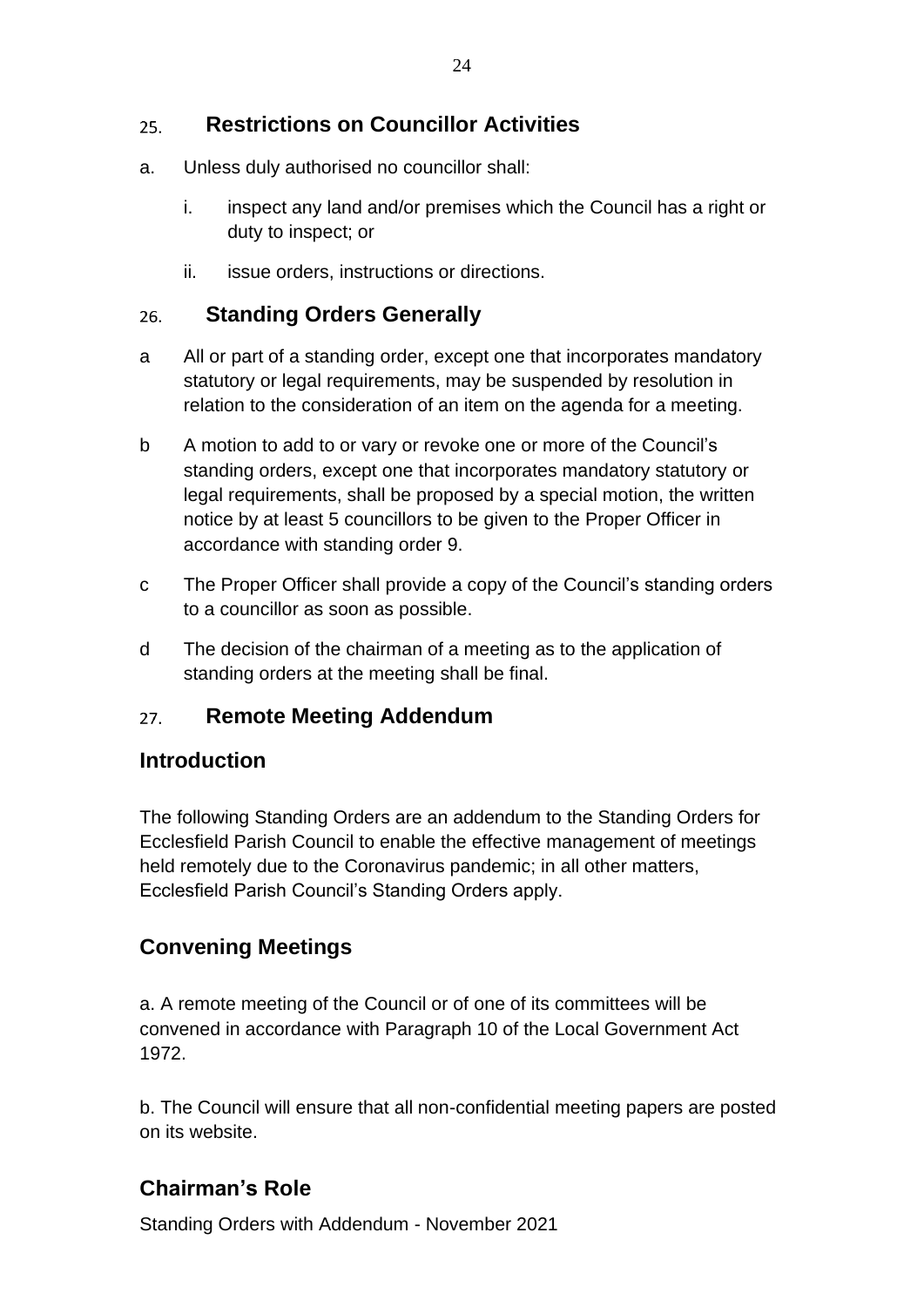All meetings shall commence with a statement from the Council Chairman, outlining the procedures to be undertaken to hold a lawful and effective remote meeting and will highlight the requirement for all Councillors and non-Councillors with voting rights to observe the code of conduct adopted by the Council.

## **Present**

Councillors are deemed present for the purposes of any remote meeting, when they can speak, hear, and be heard (and where practicable see and be seen) by all those in attendance (whether by video conferencing or by telephone).

Where the Council has taken reasonable measures to provide guidance and support to a Councillor to join a remote meeting, but that member is experiencing difficulties that are outside of the control of the Council, the lack of attendance of the member shall not invalidate a properly convened and quorate meeting.

All Councillors present will be required to state their name prior to the commencement of the meeting.

## **Quorum**

No business may be transacted at a meeting unless at least one-third of the whole number of members of the Council are present and in no case shall the quorum of a meeting be less than three.

The quorum for Ecclesfield Parish Council meetings is five. The quorum for Committee meetings is three.

If a meeting is or becomes inquorate no business shall be transacted and the meeting shall be closed. The business on the agenda for the meeting shall be adjourned to another meeting.

## **Voting**

Subject to a meeting being quorate, all questions at a meeting shall be decided by a majority of the Councillors and non-Councillors with voting rights present and voting.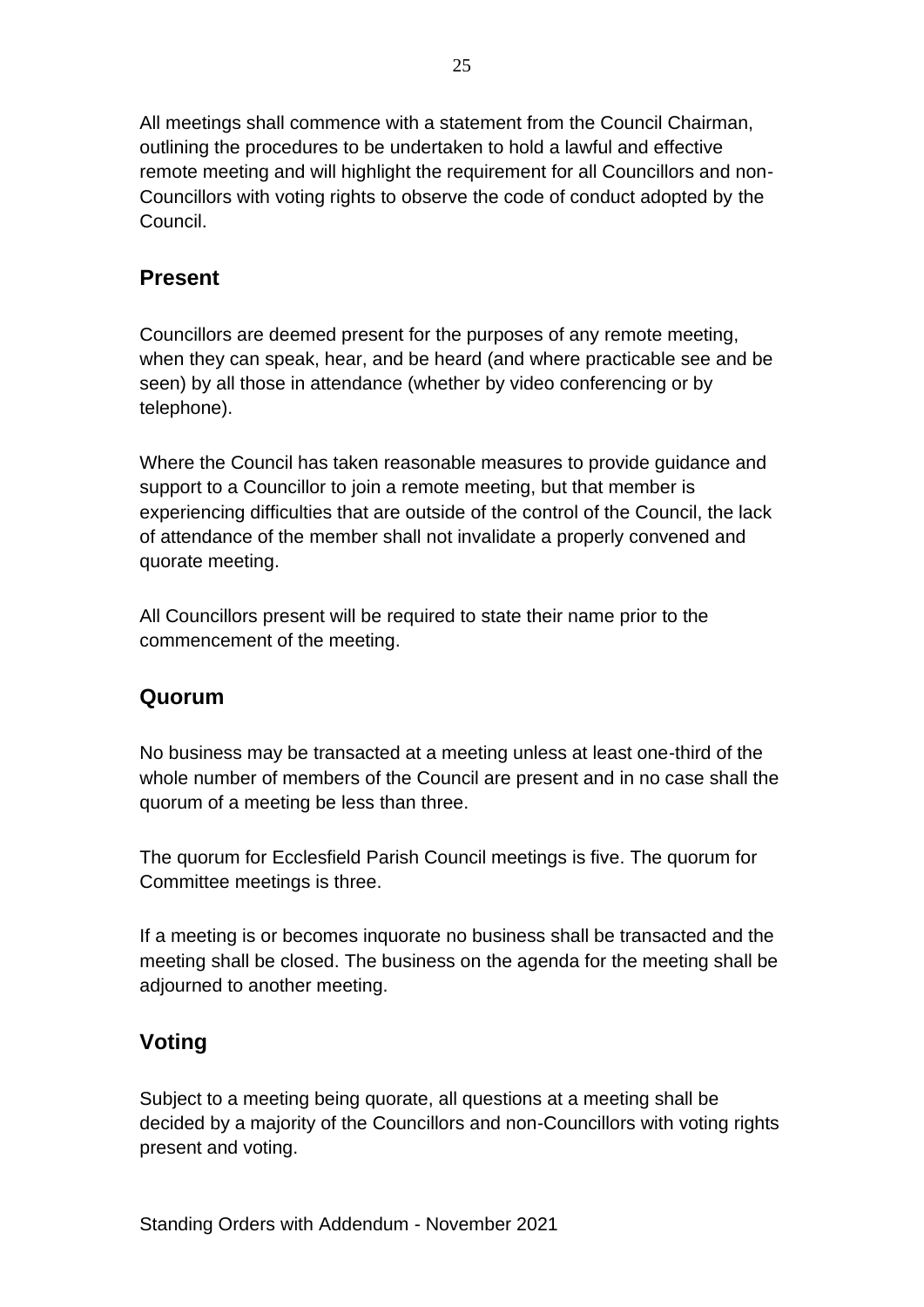The Chairman of a meeting may give an original vote on any matter put to the vote, and in the case of an equality of votes may exercise his casting vote whether or not he gave an original vote.

At the request of a Councillor, the voting on any question shall be recorded to show whether each Councillor present and voting gave his vote for or against that question. Such a request shall be made before moving on to the next item of business on the agenda.

Voting to be by show of hands in video conference. For any telephone votes the following procedure will be followed:

-The Chairman will request a response to each proposal verbally, from each member present.

-The Chairman will confirm that response verbally.

-The Chairman will read out all votes cast once collected.

-The minutes will reflect the decision of the Council.

## **Council/Committee Discussion**

The rules of debate, as set out in Ecclesfield Parish Councils Standing Orders will apply.

On each item of business to be transacted, which requires discussion members will be asked to use the 'raise hand' button if they wish to speak during the meeting, if joining by video link (all microphones should be muted unless speaking) and wait to be invited to speak by the Chairman.

Where members are joining the meeting by telephone:

- The Chairman will ask each member, in turn, whether he/she wishes to contribute to the discussion.
- After each member has been heard, the Chairman will call for a proposal on the item of business to be transacted, by a member present (member to state their name prior to making the proposal)
- Once a proposal is moved, if required, the Chairman will call for that proposal to be seconded by a member present (member to state their name prior to speaking)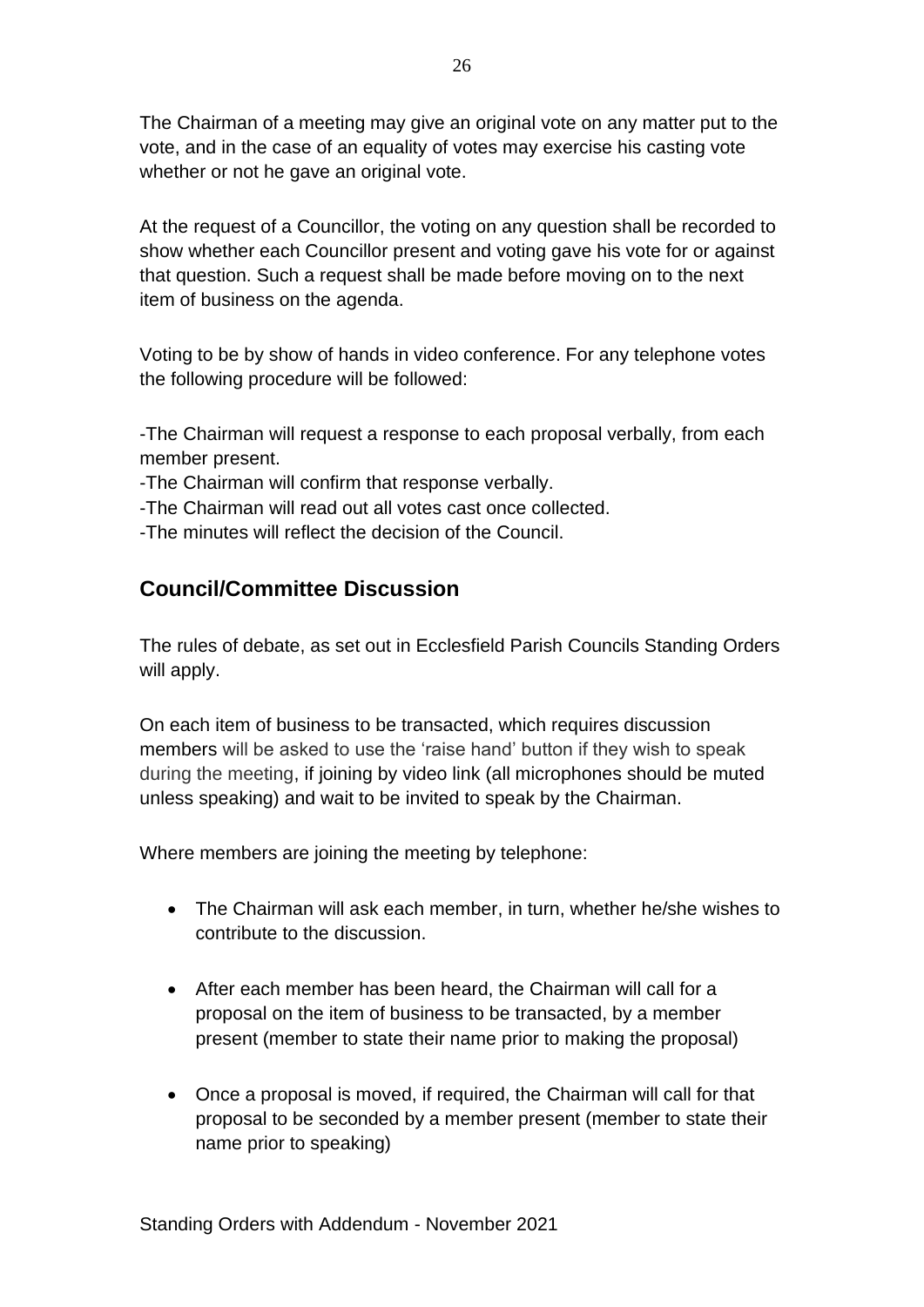• The Chairman will request any amendments to said proposal from each member present, prior to moving to a vote on that proposal.

# **Declarations of interest in an item of business to be transacted at the meeting**

A Councillor or a non-Councillor with voting rights who has a disclosable pecuniary interest or another interest as set out in the Council's code of conduct in a matter being considered at a meeting is subject to statutory limitations or restrictions under the code on his right to participate and vote on that matter.

Any member who declares an interest in an item on the agenda must leave the meeting for the duration of that item of business in accordance with Standing Order 13b. The member will be moved to the 'waiting room' by the host in zoom whilst the item is discussed and then re-admitted after the item has been discussed.

## **Public Participation**

Any member of the public wishing to speak during the public session should raise their hand and wait for the Chairman to invite them to speak. In accordance with standing orders no public participation is permitted during the formal meeting of the Council.

The period of time designated for public participation at a meeting shall not exceed 15 minutes unless directed by the Chairman of the meeting; a member of the public shall not speak for more than 3 minutes (Standing Order 3).

The Chairman will ask each member of the public, joining the meeting by telephone, if they wish to contribute to this session.

Members of the public joining the meeting by video link shall raise their hand to speak – the Clerk will make a note of these and they will be invited to speak by the Chairman.

## **Exclusion of the Press and Public**

All meetings of the Council and its Committees must be available for the press and public to attend (i.e. open to the public).